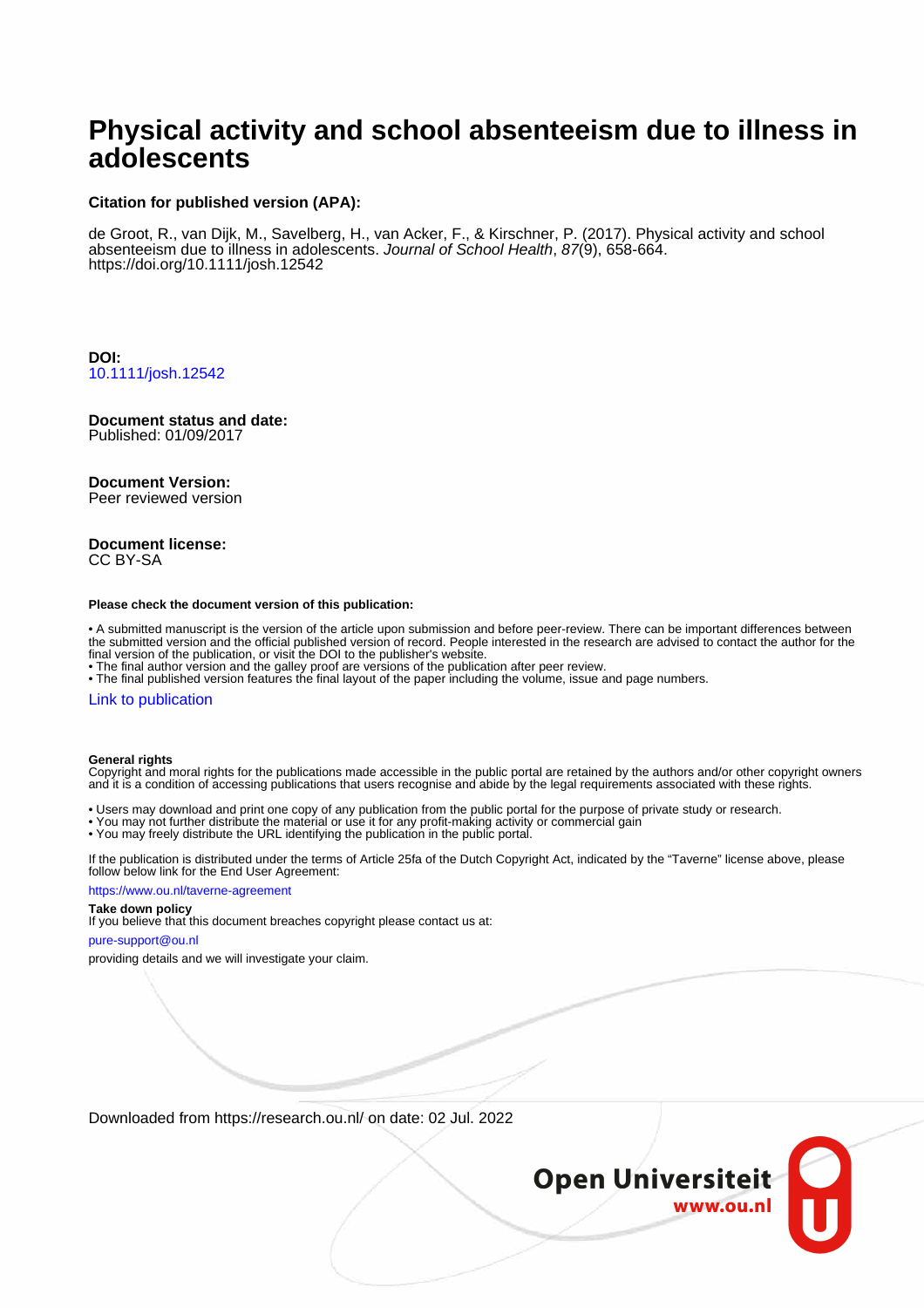## **Physical activity and school absenteeism due to illness in adolescents**

Renate de Groot, PhD Full professor Welten Institute, Faculty of Psychology and Educational Sciences, Open University of the Netherlands Valkenburgerweg 177, 6419 AT Heerlen, the Netherlands Phone: +31 45 576 2624 And Department of Complex Genetics, School for Nutrition, Toxicology and Metabolism (NUTRIM), Faculty of Health, Medicine and Life Sciences, Maastricht University P.O. Box 616, 6200 MD, Maastricht, the Netherlands Phone: +31 43 388 1476 Renate.degroot@ou.nl

Martin van Dijk, PhD

Lecturer

Welten Institute, Faculty of Psychology and Educational Sciences, Open University of the Netherlands

Valkenburgerweg 177, 6419 AT Heerlen, the Netherlands

Phone: +31 45 576 2624

And

School of Sport Studies, Fontys University of Applied Sciences, the Netherlands Theo Koomenlaan 3 5644 HZ Eindhoven

Phone: +31 88 508 1111

martin.vandijk@fontys.nl

Hans Savelberg, PhD Full Professor Department of Human Movement Sciences, Maastricht University P.O. Box 616, 6200 MD Maastricht, the Netherlands Phone: +31 43 388 1392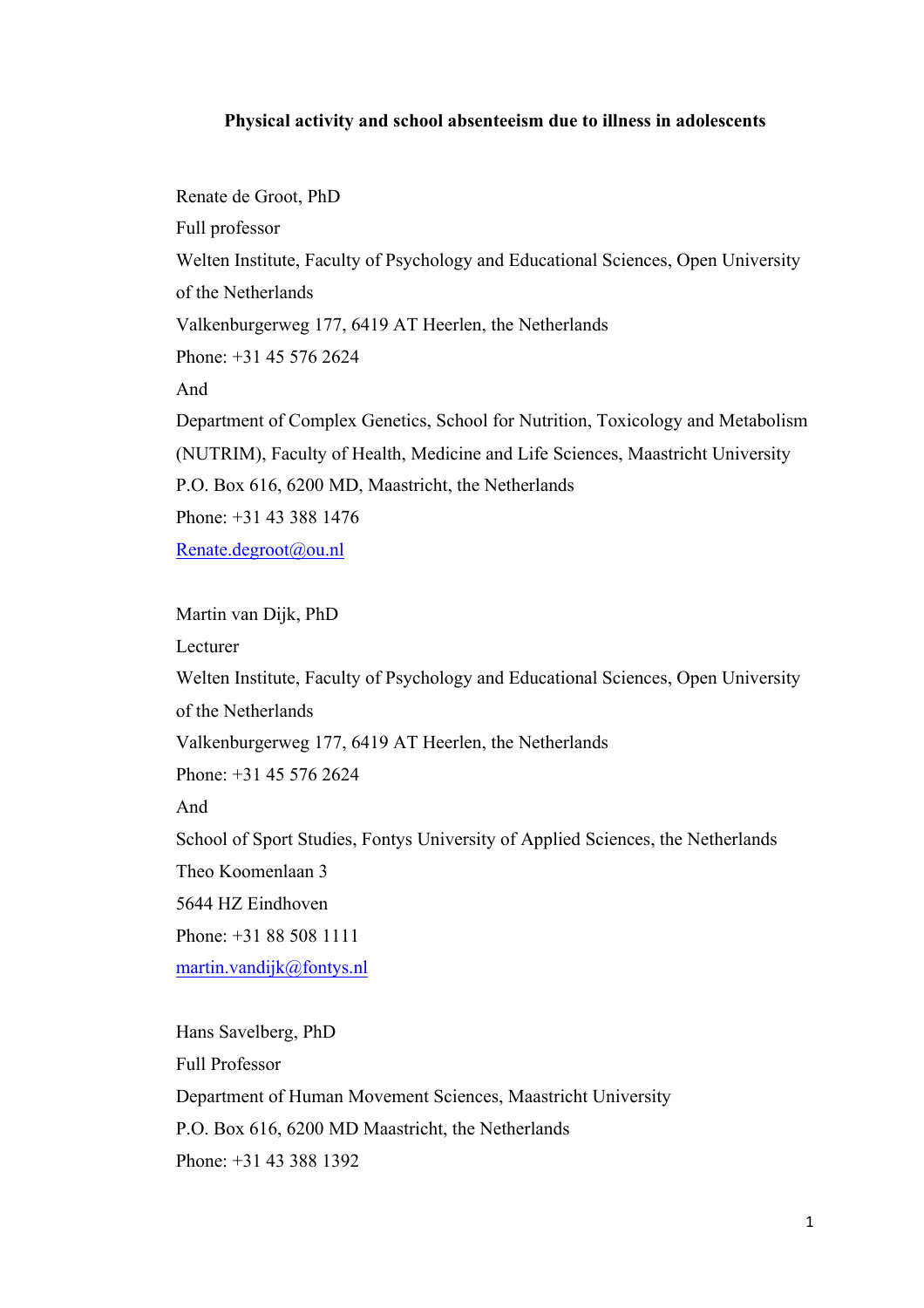# Hans.savelberg@maastrichtuniversity.nl

Frederik van Acker, PhD Associate Professor Welten Institute, Faculty of Psychology and Educational Sciences, Open University of the Netherlands Valkenburgerweg 177, 6419 AT Heerlen, the Netherlands Phone: +31 45 576 2624 Fvacker@gmail.com

Paul Kirschner, PhD Full Professor Welten Institute, Faculty of Psychology and Educational Sciences, Open University of the Netherlands Valkenburgerweg 177, 6419 AT Heerlen, the Netherlands Phone: +31 45 576 2624 Paul.kirschner@ou.nl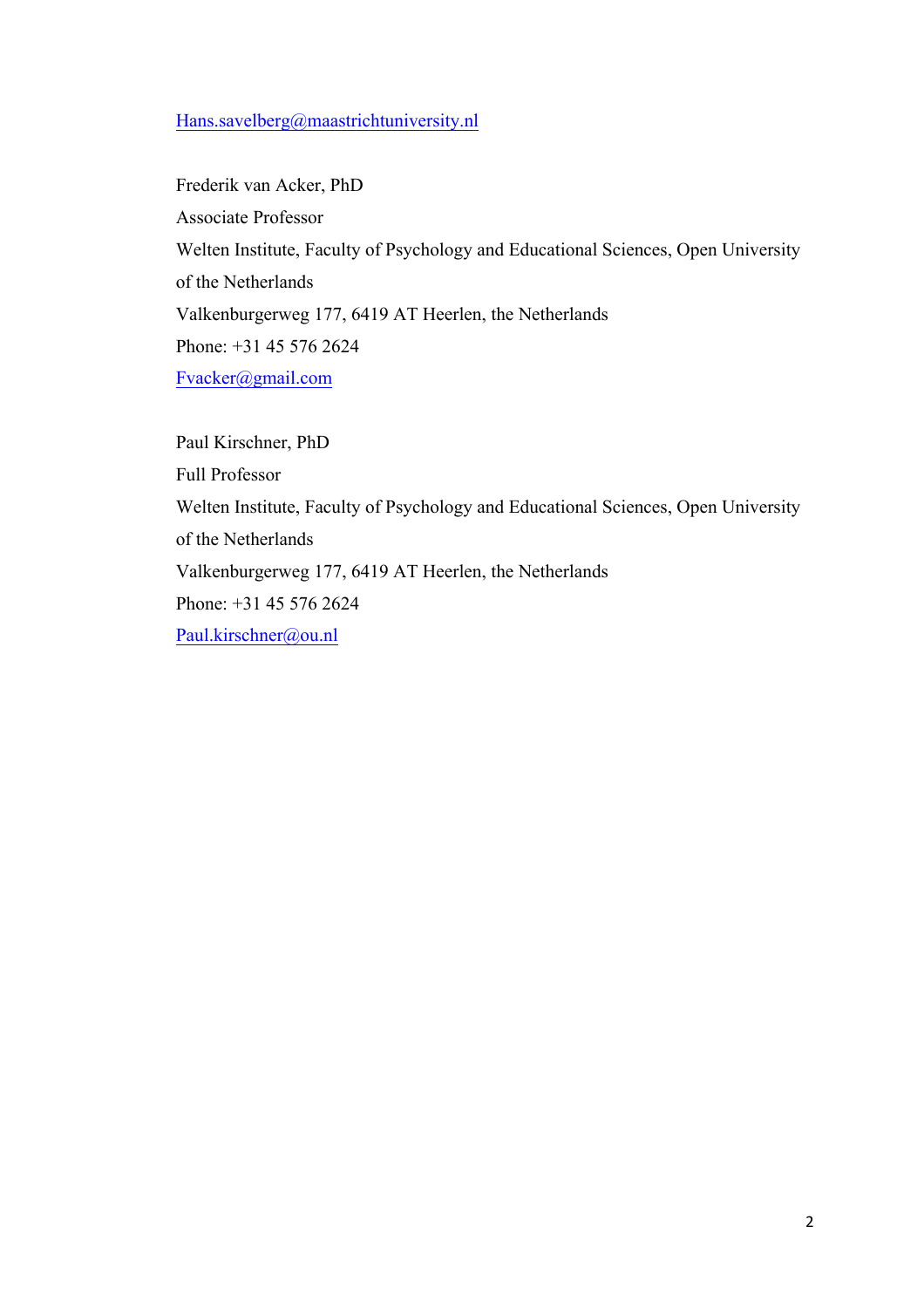# **ABSTRACT**

**BACKGROUND** Knowledge about the beneficial role of physical activity (PA) for health and school performance is growing. Studies investigating the link between PA and school absenteeism due to illness are lacking. Therefore we investigated associations between habitual PA and school absenteeism due to illness in adolescents and explored whether mental health and cardiovascular fitness mediated this association.

**METHODS** 328 students in grades 7 and 9 (mean age 13.8 years; 49% boys) were included. PA was measured objectively by an ActivPAL3™ accelerometer attached on the thigh during one full week (24 hours/day). Depressive symptoms and selfesteem were self-reported by the Center for Epidemiologic Studies Depression Scale (CES-D) and Rosenberg Self-Esteem Scale respectively and included as a proxy for mental health in the analyses. Cardiovascular fitness was measured by the 20-m shuttle run test. School absenteeism due to illness data was provided by the school administration.

**RESULTS** PA was not significantly associated with school absenteeism, though there was an indirect association between PA and school absenteeism by cardiovascular fitness.

**CONCLUSIONS C**ardiovascular fitness mediates the association between PA and school absenteeism due to illness. Thus cardiovascular fitness of students should be improved to reduce school absenteeism due to illness.

**KEY WORDS** physical activity, adolescents, school health, absenteeism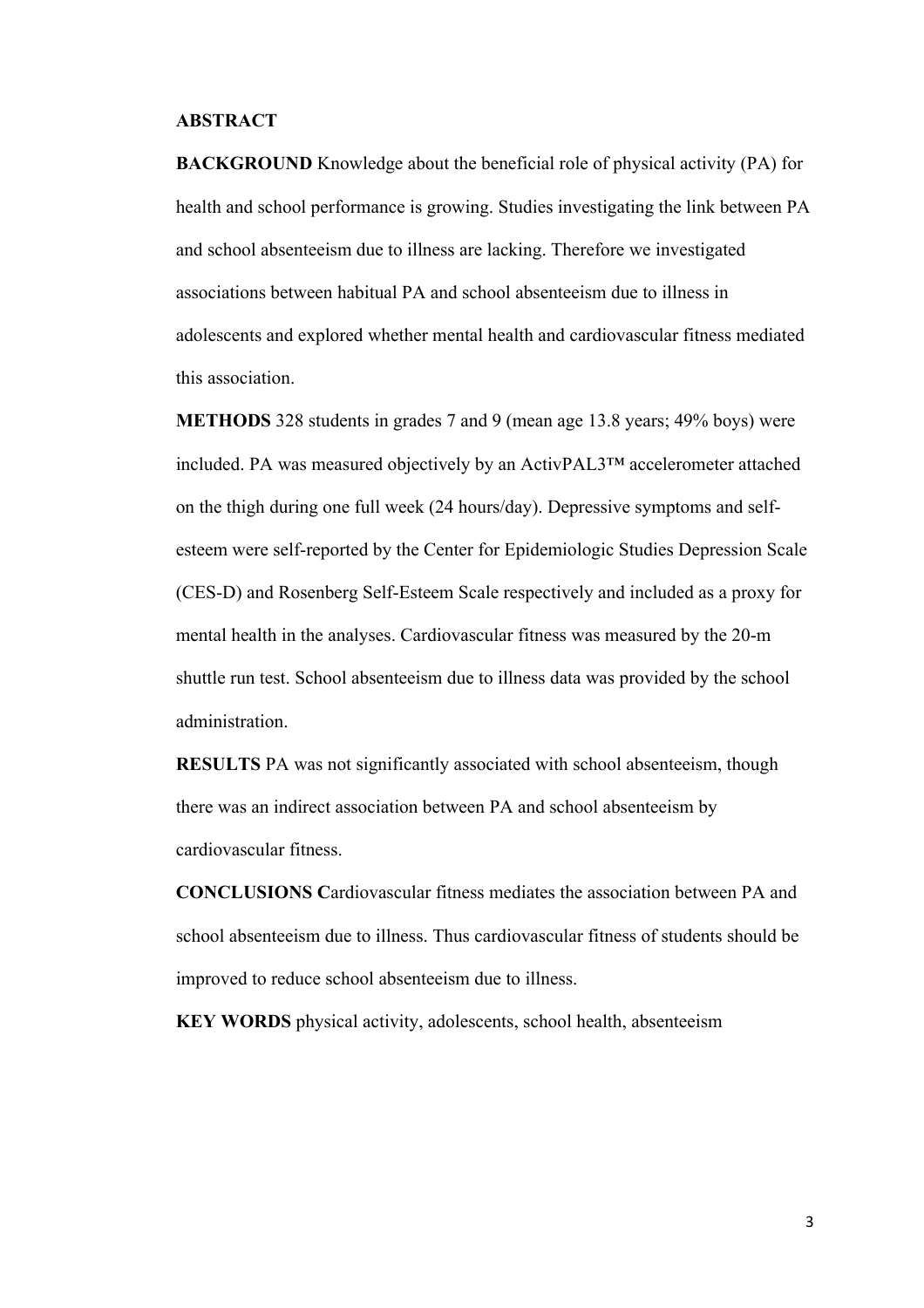Physical activity (PA) has been shown to have beneficial health effects in adolescents, such as improved mental health<sup>1</sup> and cardiovascular fitness.<sup>2</sup> While many health benefits of PA are well-documented, no study has yet investigated a possible association between PA and decreased school absenteeism due to illness in adolescents. Nonetheless, school absenteeism is a topic of high importance, because high rates of school absenteeism are related to decreased relationships with peers on school<sup>3</sup>, learning delays, lower academic achievement<sup>4</sup> and school drop-out.<sup>5</sup> Therefore, the main goal of this study was to investigate the association between PA and school absenteeism due to illness in adolescents.

Thus far the relationship between PA and school absenteeism in adolescents has not been studied. PA, or variables related to PA, associated with illness-related absenteeism in adult workers have been studied though.

Jacobson et al. reported a negative relation between exercise-frequency and illness-related absenteeism in American adult workers. <sup>6</sup> One day of exercise per week was associated with lower absenteeism when compared with no exercise, and two days of exercise per week was more favorable than one day. These data suggest a significant relationship between exercise frequency and illness-related absenteeism. The authors suggested that PA affects certain immune functions and improves mental health, resulting in decreased absenteeism rates. Mental health might be an important mediator in the association between PA and school absenteeism, because PA is positively related to mental health<sup>1</sup>. In turn, mental health outcomes, such as depression<sup>7</sup> and self-esteem<sup>8</sup>, play a major role in school absenteeism.<sup>9-10</sup>

Van den Heuvel et al found in a Dutch adult population that employees practicing physical sports take 21% less sick leave days than their colleagues not practicing sports. <sup>11</sup> They suggested that participation in sports enhances physical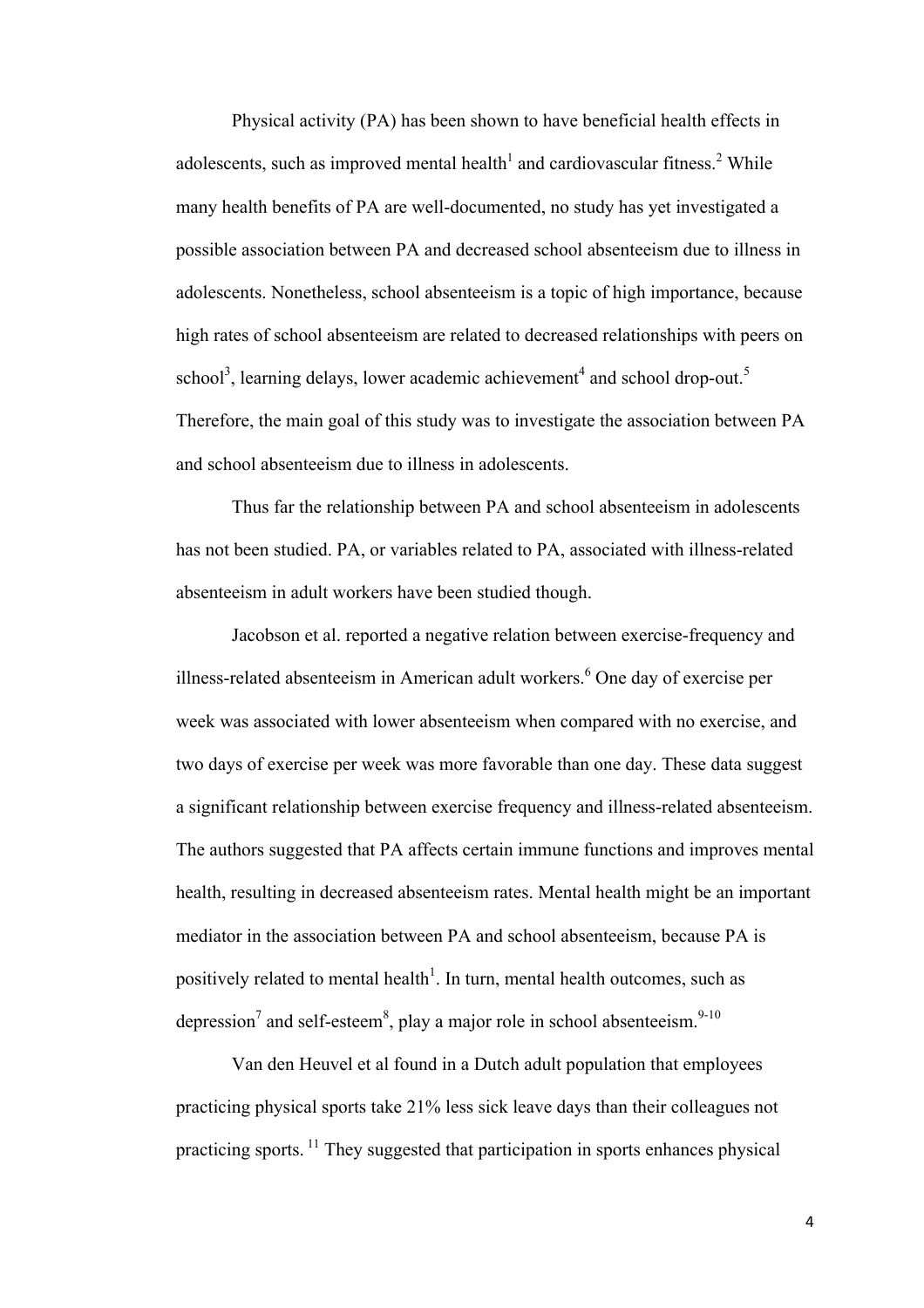capacities, thus facilitating a quick recovery. Surprisingly, no effect was found for the duration of practicing sports (ie, number of years and intensity of sport participation), which might be due to the research method of self-report.<sup>12</sup>

Finally, Tucker, Aldana and Friedman found that high levels of cardiovascular fitness were significantly associated with low levels of absenteeism in American adult workers.  $12$  Their most plausible explanation is that cardiovascular fitness leads to improved health and healthier employees are less likely to be absent. PA is positively related to cardiovascular fitness,  $2,13$  therefore cardiovascular fitness might mediate the association between PA and school absenteeism.

The main aim of the present study was to investigate the association between habitual PA levels and school absenteeism due to illness in adolescents. In addition, it explored whether mental health, measured by feelings of depressive symptoms and self-esteem, and cardiovascular fitness mediated the association between PA and school absenteeism. Variables related to PA and school absenteeism include sex, ethnicity, socioeconomic status, and weight status.<sup>2,8,14-18</sup> These variables were measured and controlled for statistically to avoid possible confounding effects.

# **METHODS**

### **Participants**

All participants are derived from The GOALS (Grootschalig Onderzoek naar Activiteiten van Limburgse Scholieren [Large-scale Research of Activities in Dutch Students]) Study. Originally the main goal of this study was to investigate the associations between objectively measured PA and cognitive performance and academic achievement in adolescents.<sup>19</sup> The GOALS Study was conducted at a secondary school in the south of the Netherlands. Data collection took place from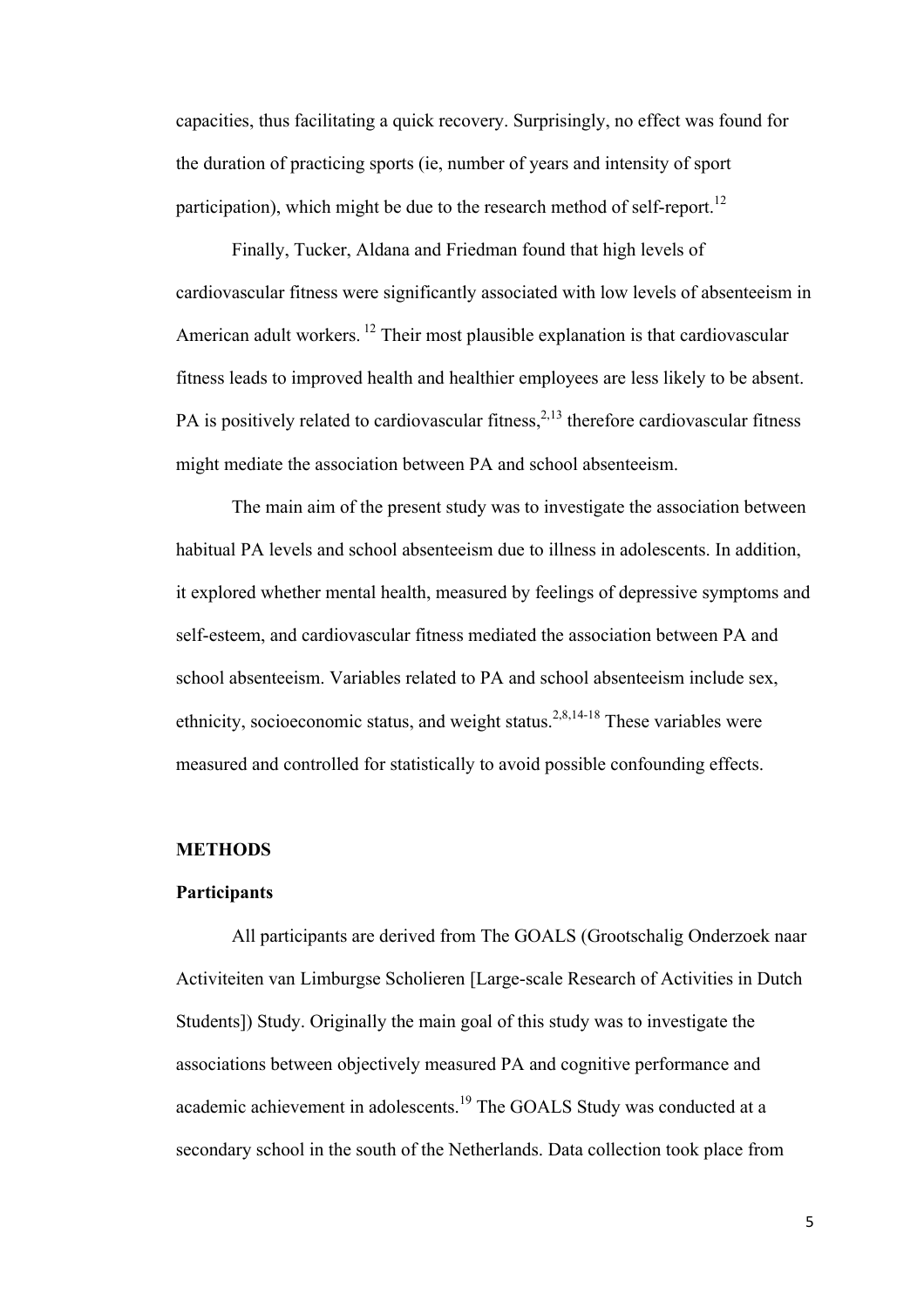October 2011 to March 2012. Ethical permission was given by the local Ethical Committee of the Open University of the Netherlands.

A sample of 440 Dutch adolescents in grades 7 and 9 of senior general secondary education or university preparatory education was willing to participate. Of this sample, 112 students were excluded from analyses because of health or concentration problems, illness or injuries throughout the entire data-collection week, measurement failures of the accelerometer during the data-collection week, or non-compliance to accelerometer wear-time of at least two weekdays and both weekend days. As a result, 328 participants were included in analyses.

## **Instrumentation**

*Physical activity*. The ActivPAL3™ accelerometer (Paltechnologies, Glasgow, UK) was used to measure habitual PA levels during a normal school week. This device (53  $\times$  35  $\times$  7 mm) measures body accelerations and identifies the wearer's posture. Data were recorded at 20 Hz and summarized in 15-second time intervals (epochs).

Data were downloaded and processed with ActivPAL™ Professional software (version 6.4.1). A valid day was considered to be a day that the student wore the accelerometer for the whole day (24 hours of wear time). Atypical schooldays (weekdays without school lessons) and days when the student reported being ill or injured in his/her diary were excluded. Because the accelerometer was taped at the thigh of the students, non-wear time was not an issue. Nevertheless, the weekly overviews of the accelerometer data were used to determine whether the accelerometer was removed during the week; see for details and figures Van Dijk et al $^{20}$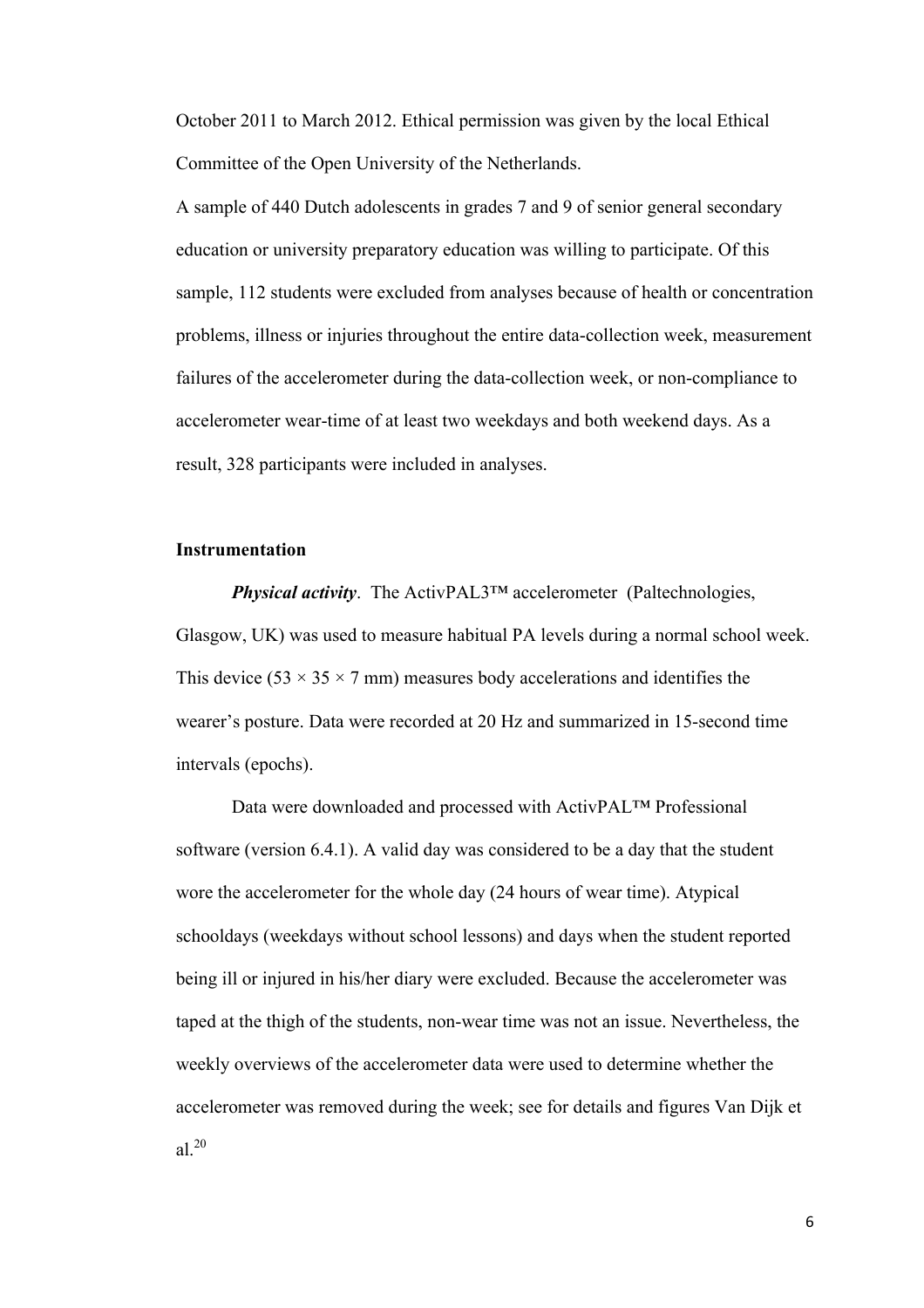According to prescribed accelerometer testing protocols, at least four valid days were required to determine the total PA volume per week.<sup>21</sup> In addition, complete accelerometer data for both Saturday and Sunday were required to be included in the analyses because PA-levels in adolescents differ significantly between weekdays and both weekend days.<sup>20</sup> Taken together, habitual PA levels were based on at least four complete days (24 hours of wear time), including both weekend days. The total PA volume per week was determined by the total number of accelerometer steps per week.

*School absenteeism due to illness.* The total number of school days that the participants were absent from school due to illness throughout the entire academic year was used as continuous measure of school absenteeism. School absenteeism data were registered by the school administration and at the end of the academic year provided to the research team. Students were registered absent due to illness in case the parents/guardians called the school administration on the first school day of illness. In addition, when students returned from illness, they had to hand in a signed letter from their parents/guardians confirming their illness. Days were counted only when school absenteeism was registered as ill. Other absences, such as dentist visit or wedding, were not counted as school absenteeism due to illness.

*Mental health.* Depressive symptoms were measured by the Center for Epidemiologic Studies Depression Scale (CES-D) designed by Radloff.<sup>22</sup> In this selfreport scale, participants rated the frequency of 20 depressive symptoms over the previous week. The answers were: (0) Rarely or none of the time (on average less than 1 day), (1) Some or a little of the time (1-2 days), (2) Occasionally or a moderate amount of time (3-4 days), and (3) Most or all of the time (5-7 days). A total severity score was calculated by summing all items (positively worded items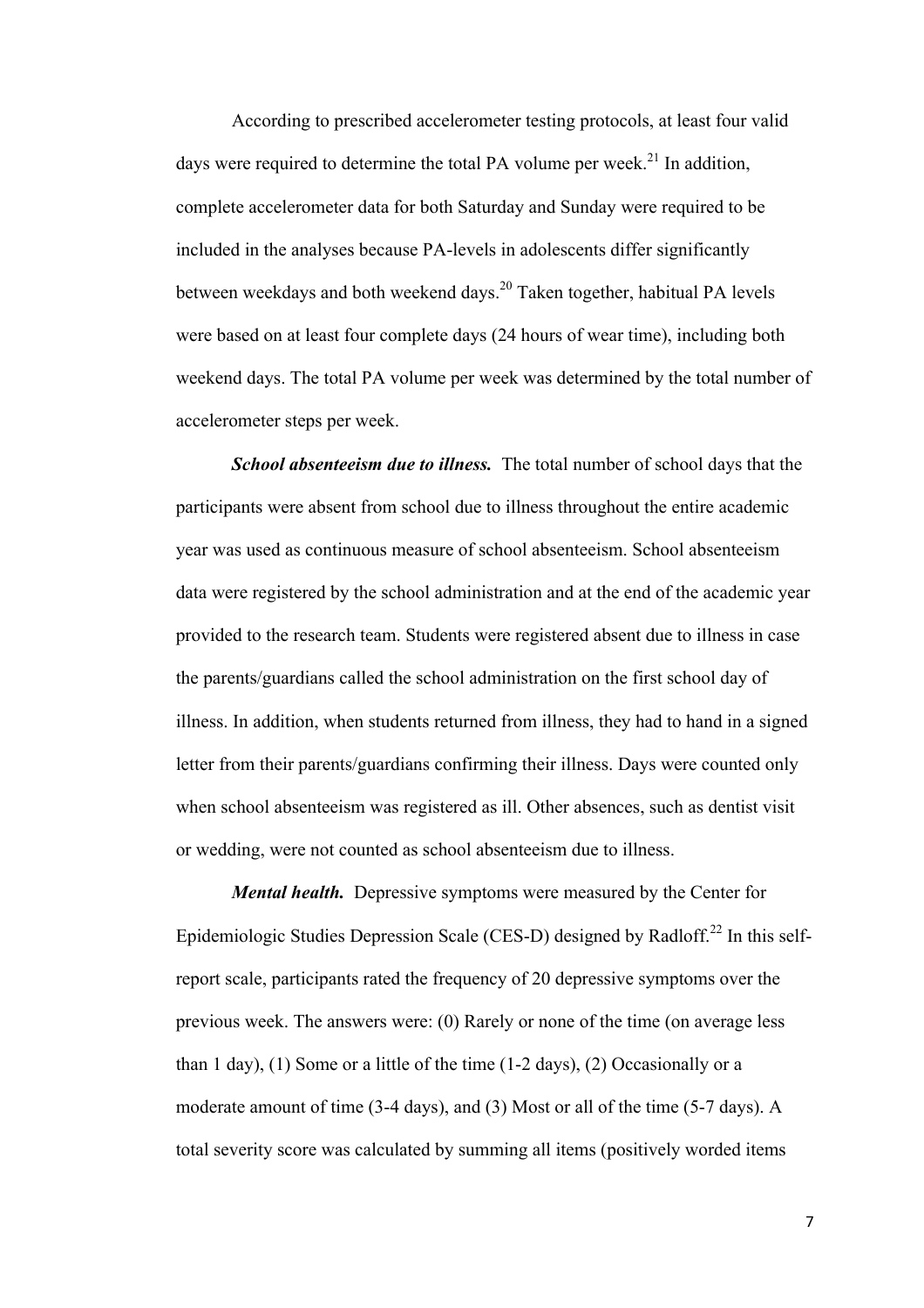were reverse-scored), ranging from 0 (not depressed) to 60 (a high amount of depressive symptoms).

Self-esteem was measured by the Rosenberg Self-Esteem Scale.<sup>23</sup> The scale consists of ten statements dealing with general feelings about the participant's own self. The statements were answered by: (0) Strongly agree, (1) Agree, (2) Disagree, (3) Strongly Disagree. The self-esteem score is calculated by summing all items (negatively worded items were reverse-scored) and ranges from 0 (minimum score of self-esteem) to 30 (maximum score of self-esteem).

*Cardiovascular fitness.* The 20-m shuttle run test was used to measure cardiovascular fitness.<sup>24</sup> This test consisted of 1-min stages of continuous incremental pace running. Participants were required to run between two lines placed on the floor 20 meters apart while keeping pace with audio signals. All measurements were carried out under standardized conditions on an indoor rubberfloored gymnasium. The initial speed was 8.5 km/h, which increased by 0.5 km/h each successive minute, reaching the maximum of 18.0 km/h at minute 20. Students were encouraged to continue running as long as possible throughout the course of the test. An extra incentive was given to the students to reach maximal capacity by giving them a mark for their performance, which counted in their final grade for physical education at school. The 20-m shuttle run test was considered to be finished when a student failed to reach the end lines concurrent with the audio signals on two consecutive occasions. Otherwise, the test ended when the participant stopped because of fatigue. The last completed stage or half-stage at which the participant dropped out was recorded. By using this score and the variables sex, age, and BMI, the maximal oxygen consumption  $(VO<sub>2</sub> max)$ , considered as the best single marker for cardiovascular fitness,  $25$  was estimated using the equation of Matsuzaka et al.  $26$ .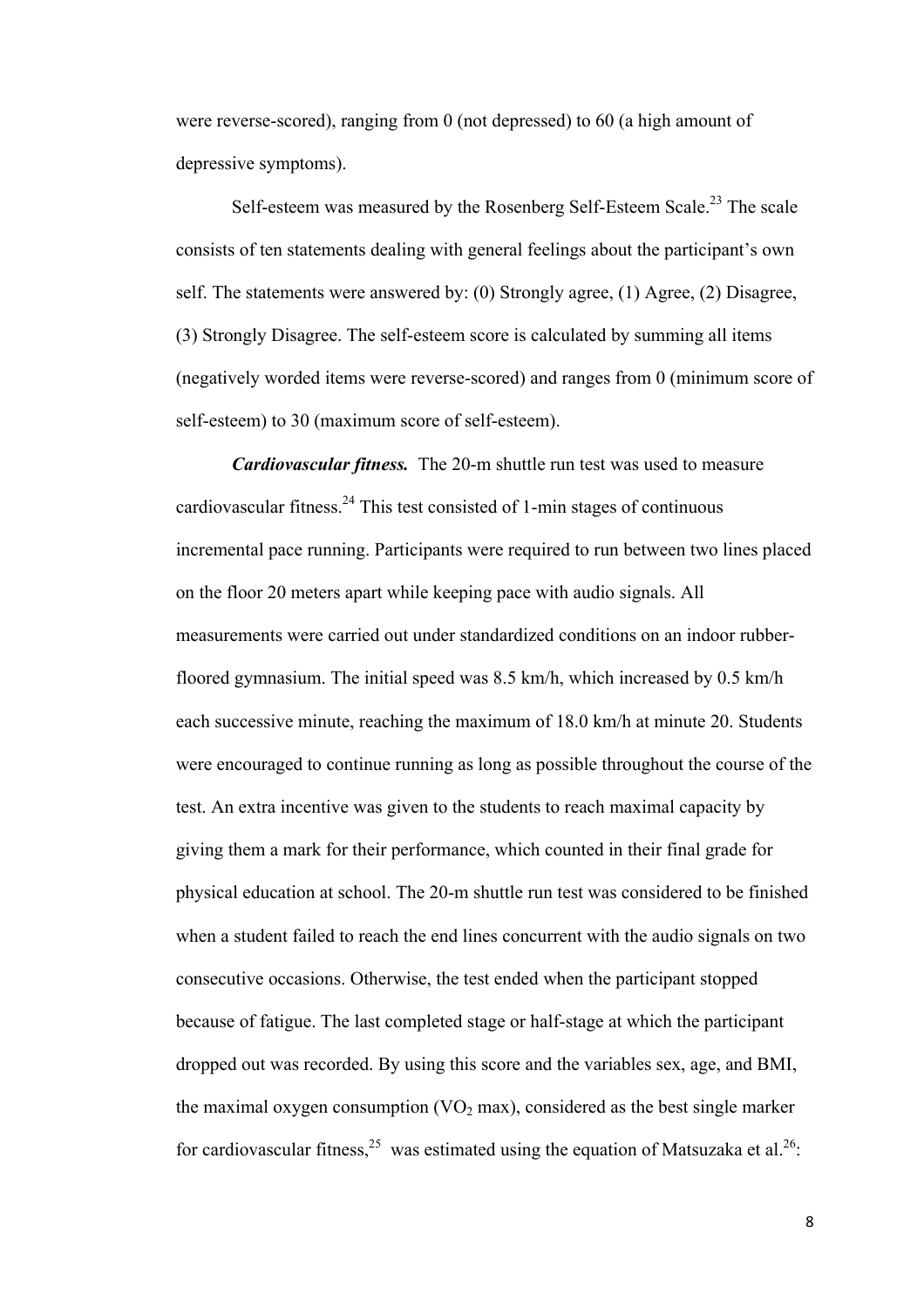VO<sub>2</sub> max (in ml/kg/min) = 25.9 - 2.21 \* Sex - 0.449 \* Age - 0.831 \* BMI + 4.12 \*  $(8 + 0.5 * 20$ -m shuttle run test score).

This equation was validated in children and adolescents and correlated strongly  $(r = .80, p < .001)$  with maximal oxygen consumption measured directly on a treadmill.<sup>26</sup>

*Covariates.* Sex (coded as  $0 = \text{boys}$ ,  $1 = \text{girls}$ ), ethnicity (coded as  $0 = \text{native}$ ) Dutch, ie, both parents/guardians born in the Netherlands,  $1 =$  non-native Dutch), academic year (coded as  $0 = \text{grade } 7$ ,  $1 = \text{grade } 9$ ), and school level (coded as  $0 =$  senior general secondary education [HAVO] and  $1 =$  university preparatory education [VWO]) were dichotomized.

Socioeconomic status was determined by the highest educational level of the parents or guardians, and coded as 'low-medium'  $= 0$  in case the parents and or guardians had at most secondary vocational education level. In all other cases, SES was coded as 'high' = 1, following the Dutch national classification.<sup>27</sup>

Weight status (coded as  $0 =$  normal weight,  $1 =$  overweight/obesity) was classified based on the sex-specific body mass index-for-age percentile defined by the CDC growth charts: normal weight <  $85<sup>th</sup>$  percentile, overweight/obesity  $\geq 85<sup>th</sup>$ percentile.<sup>28</sup> Weight in kg (rounded) and height in meters (two decimals) were measured in light clothing without shoes by one of the researchers. The body mass index was then calculated by dividing the weight by the height squared.

# **Procedure**

Before the start of the study, information about the background, goals, and procedure was distributed to the students and parents/guardians of the selected classes. The majority of the invited students (83.7%) participated in the study, a few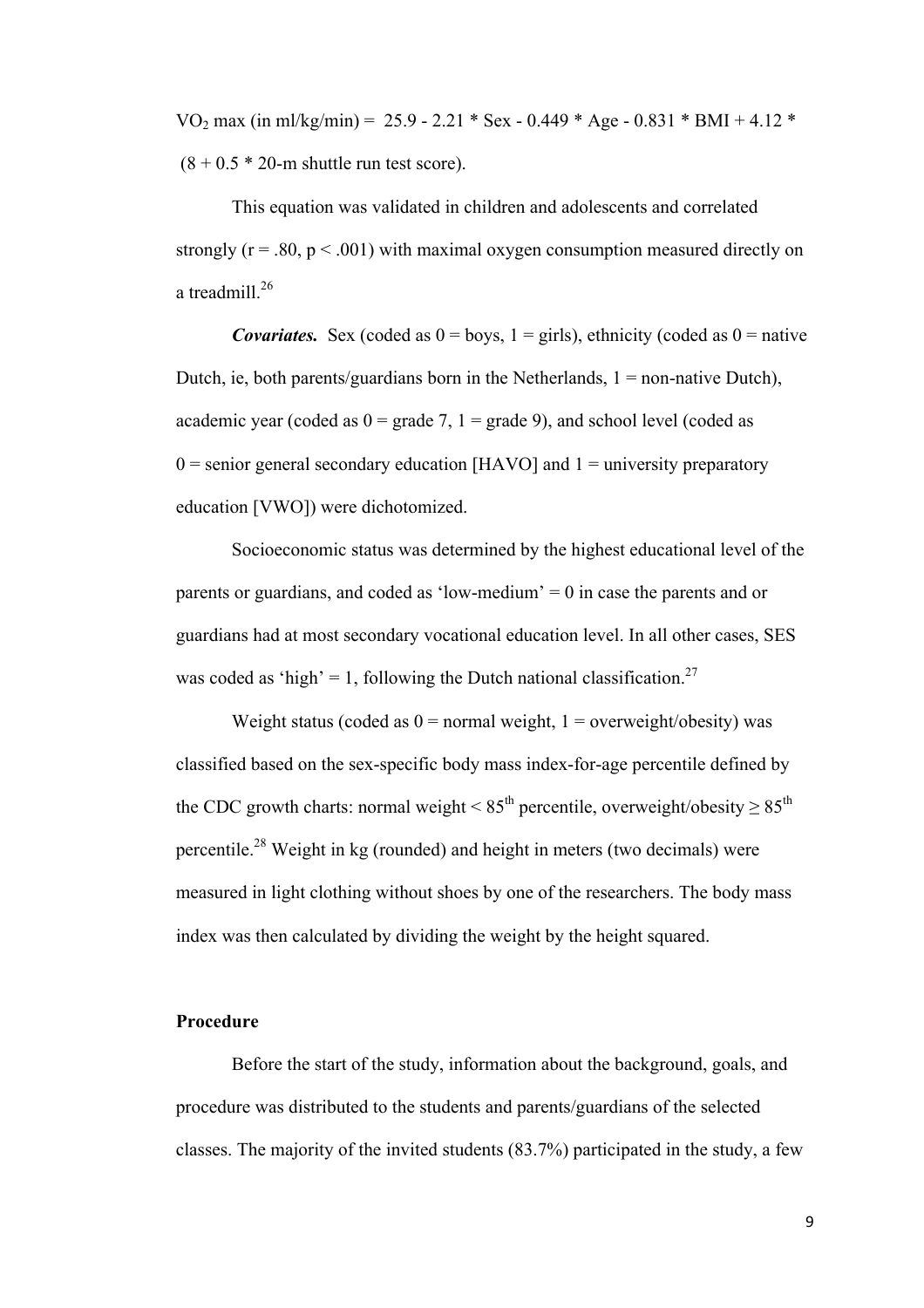were absent during the data-collection week or their parents/guardians had serious objections.

At the begin of the study, ActivPAL3™ accelerometers were taped on the midpoint of the anterior part of the right thigh of the participants using a Tegaderm™ (3M, St. Paul, MN, US) transparent film roll. Participants were requested to wear the device continuously for one full week, 24 hours/day. Participants were allowed to shift the device to the left thigh if it irritated their skin, which might have increased the compliance. To this end, a pilot study employing 23 students wearing an ActivPAL3™ accelerometer for one complete day on both legs found an almost perfect Pearson's correlation ( $r = .997$ ,  $p < .001$ ) in the number of accelerometer steps between the left and right thigh. Then participants took a 20-m shuttle-run test and completed several questionnaires. In addition, participants were asked to keep a diary during the full week in which they reported relevant details such as problems with the accelerometer, illness, or injuries. Exactly one week later, participants returned their accelerometers and diaries. After finishing the study, participants received a gift voucher of 15 euro for their full participation. At the end of the academic year, absence lists throughout the entire academic year were provided by the school.

# **Data analysis**

Analyses were performed with SPSS for Windows (version 19.0; SPSS, Inc, Chicago, Illinois). The level of significance was .05. The distribution of the p-p plots was normal for all tested models. There was no multicollinearity in the regression models (all Pearson's correlations < .80). The reported results of the linear regression analyses exclude outliers (> 3 standard deviations).

10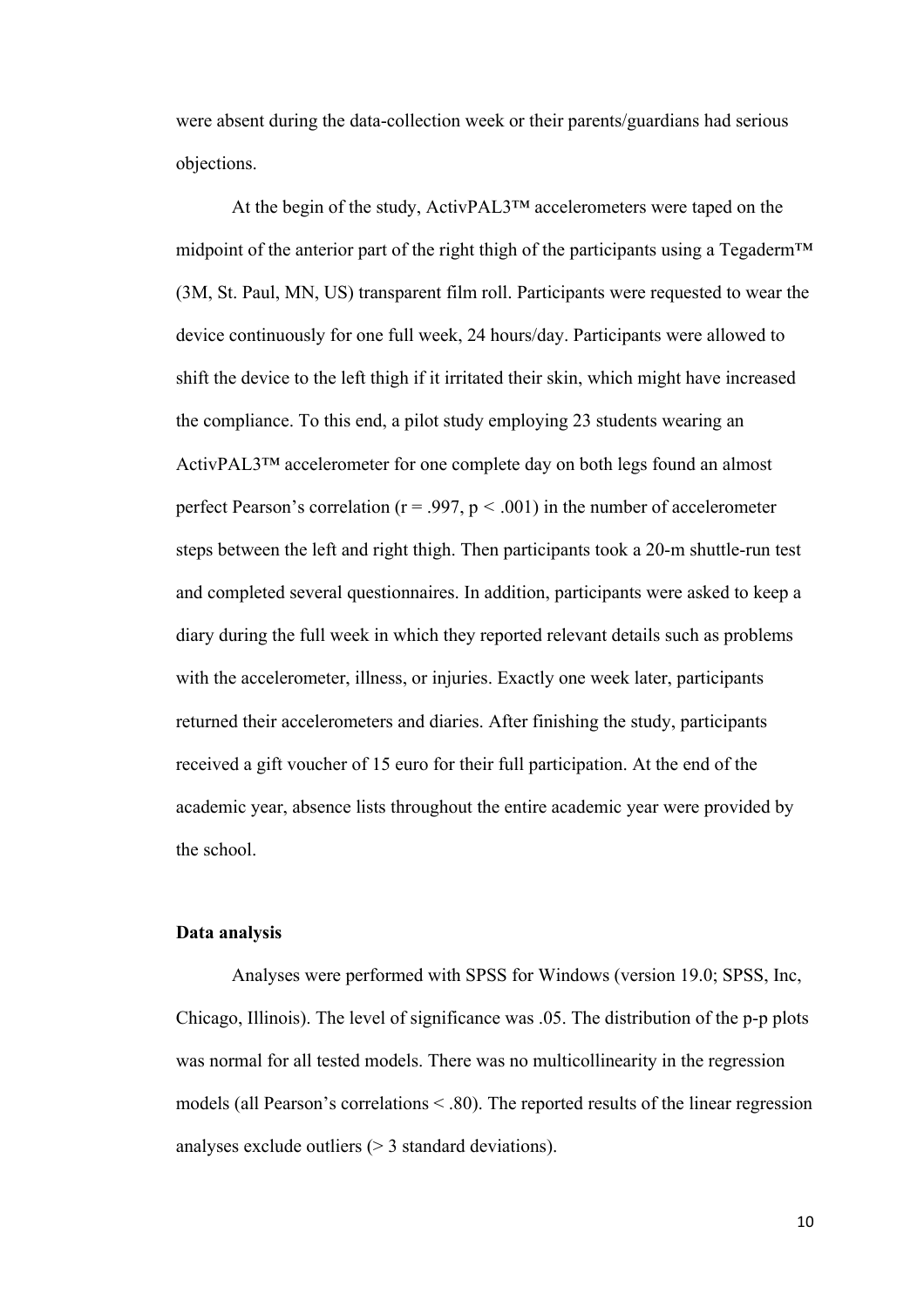Sex differences in school absenteeism, mental health and cardiovascular fitness were analyzed by independent sample t tests.

Associations between PA and school absenteeism, as well as between PA and mental health, and cardiovascular fitness, were analyzed by multiple linear regression analyses. First, associations between covariates and respective outcome variables were modeled (step A). This step allows for the control of possible confounding effects of covariates. Second, PA was added to the model (step B). This step allows investigation of the added explained variance of PA to the model.

Finally, whether the association between PA and school absenteeism was mediated by mental health or cardiovascular fitness was analyzed using the method of Preacher and Hayes.<sup>29</sup> According to Preacher and Hayes tests of mediation are relevant even in the absence of a direct effect between two variables.  $30$  Therefore mediation analyses were performed even when a direct effect was not present.

# **RESULTS**

The descriptive statistics are shown in Table 5.1. Boys were more active than girls. There was no significant difference between boys and girls in school absenteeism due to illness. Boys reported significantly higher levels of self-esteem and lower levels of depressive symptoms than did girls. In addition, boys had higher levels of cardiovascular fitness than girls.

PA was not significantly associated with school absenteeism due to illness  $(\beta = -.06, p = .292)$ , see Table 1.

PA was positively associated with cardiovascular fitness ( $\beta$  = .21, p < .001), see Table 2. Therefore, a basic requirement for an indirection association was fulfilled for cardiovascular fitness in the association between PA and school

11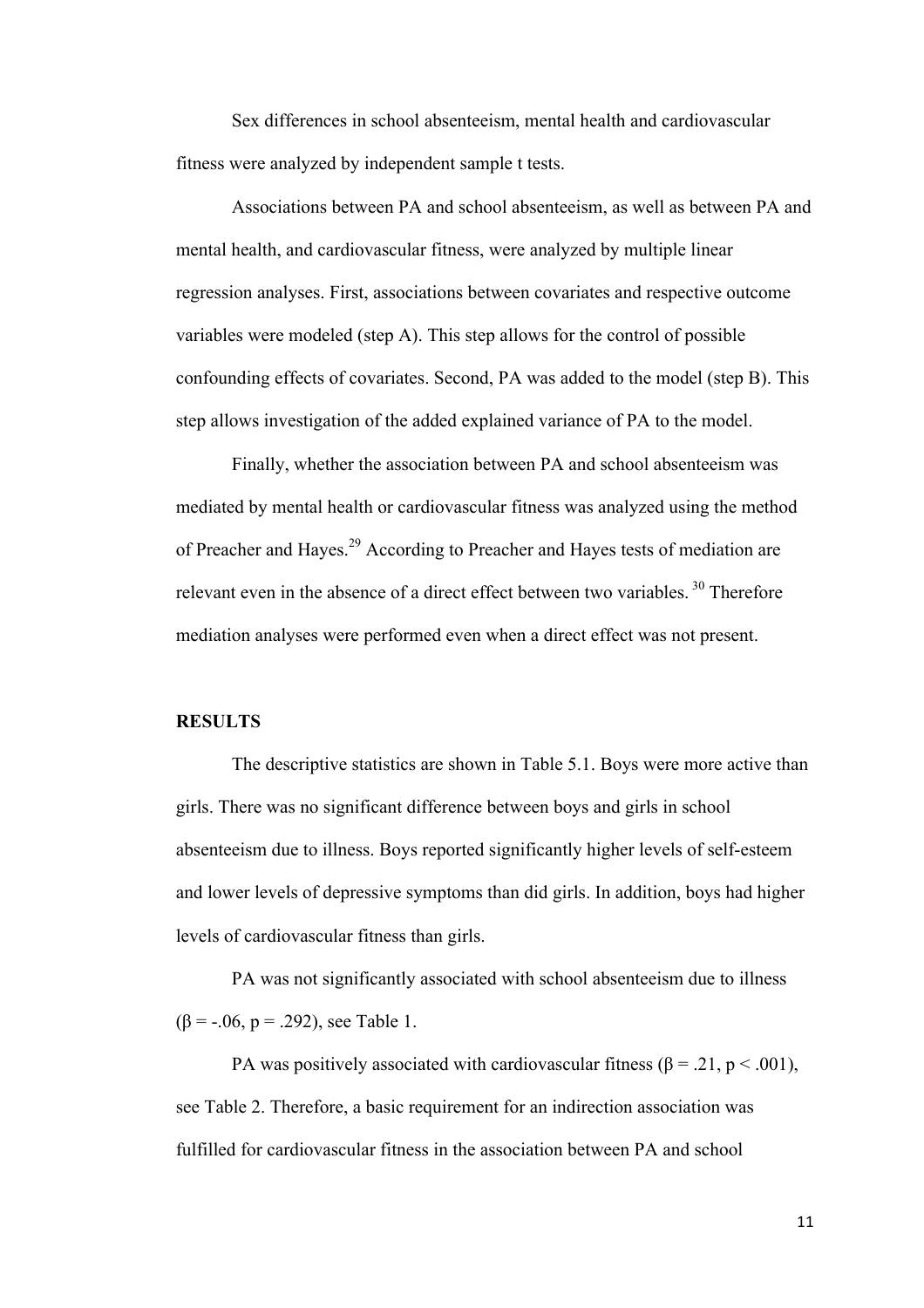absenteeism. In addition, cardiovascular fitness was negatively associated with school absenteeism due to illness ( $\beta$  = -.23, p = .002). As a result, the second requirement for an indirect association was fulfilled. Bootstrap analysis for mediation models showed a negative indirect relationship between PA and school absenteeism through cardiovascular fitness (coefficient= -.0395; bootstrap confidence intervals between -.0136 and -.0756). It can be concluded that there is an indirect relationship between PA and school absenteeism through cardiovascular fitness.

PA was neither significantly associated with depressive symptoms ( $\beta$  = -.05,  $p = .363$ ) nor with self-esteem ( $\beta = .05$ ,  $p = .390$ ). Therefore, a basic requirement for an indirect association was not fulfilled for mental health in the association between PA and school absenteeism. Moreover, neither the relationships between depressive symptoms ( $\beta$  = .07, p = .163) nor self-esteem ( $\beta$  = .02, p = .639) with absenteeism were significant. It can thus be concluded that there is no indirect association between PA and school absenteeism through mental health.

### **DISCUSSION**

The results of this study in healthy adolescents showed that habitual PA levels were not significantly associated with school absenteeism due to illness. Though, PA was positively associated with cardiovascular fitness and indirectly associated with lower school absenteeism by cardiovascular fitness. In other words, cardiovascular fitness mediated the association between PA and school absenteeism. In addition, PA was not significantly associated with mental health. Consequently, mental health did not mediate the association between PA and school absenteeism. To the best of our knowledge, this is the first study investigating the association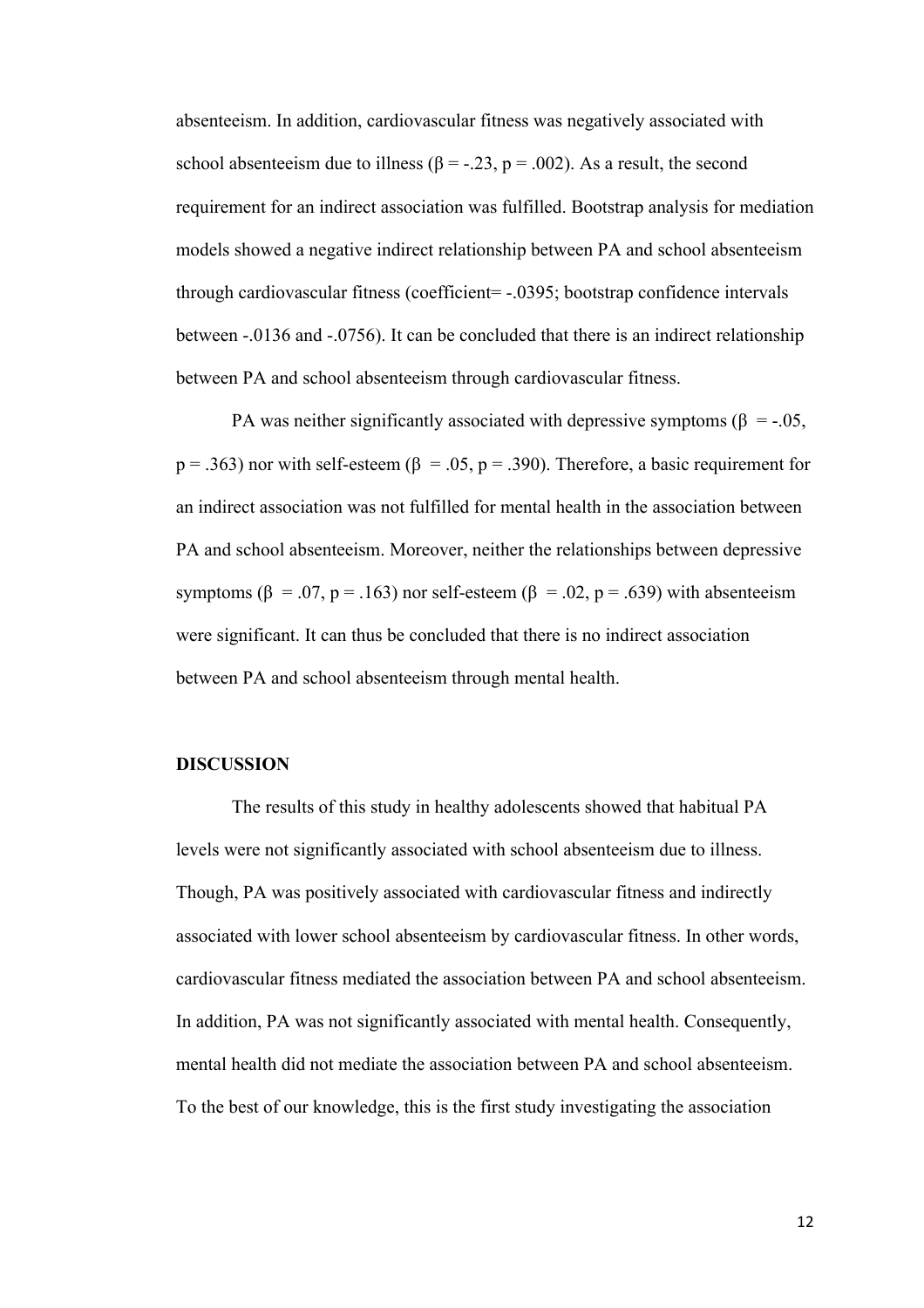between objectively measured PA and school absenteeism due to illness in adolescents.

Results of this study are not in line with previous studies of Jacobsen et al.<sup>6</sup> and Van Den Heuvel et al., $<sup>11</sup>$  who reported lower absenteeism rates in adult workers</sup> who are physically active. An explanation might be that, in these studies, PA was measured by a questionnaire. This subjective instrument has been found to have several limitations, such as social desirability and recall bias,<sup>31</sup> which might have biased the results. We measured PA objectively, thus our results are not prone to social desirability or recall bias. Though, the contrast between our results and the results of Jacobsen et al.<sup>6</sup> and Van den Heuvel et al.<sup>11</sup> might also be due to differences in age (adolescents versus adults) and context (work versus school absenteeism).

PA was positively associated with cardiovascular fitness, in line with literature.<sup>2,13</sup> In addition, cardiovascular fitness mediated the association between PA and school absenteeism. Because there was no significant direct association between PA and school absenteeism, the mediating role of cardiovascular fitness might be offset by other factors. It is difficult to speculate about factors, which might have impacted the association between PA and school absenteeism, because results were controlled for several potential confounders (sex, ethnicity, academic year, educational level, socioeconomic status and weight status). An explanation might be that long periods of intensive PA, such as training and competing in intensive physically sports, may result in chronic fatigue and injuries<sup>32</sup> and consequently more absence days. Therefore, there might be an optimal PA level related to health and consequently school absenteeism. However, additional analyses of our data showed

13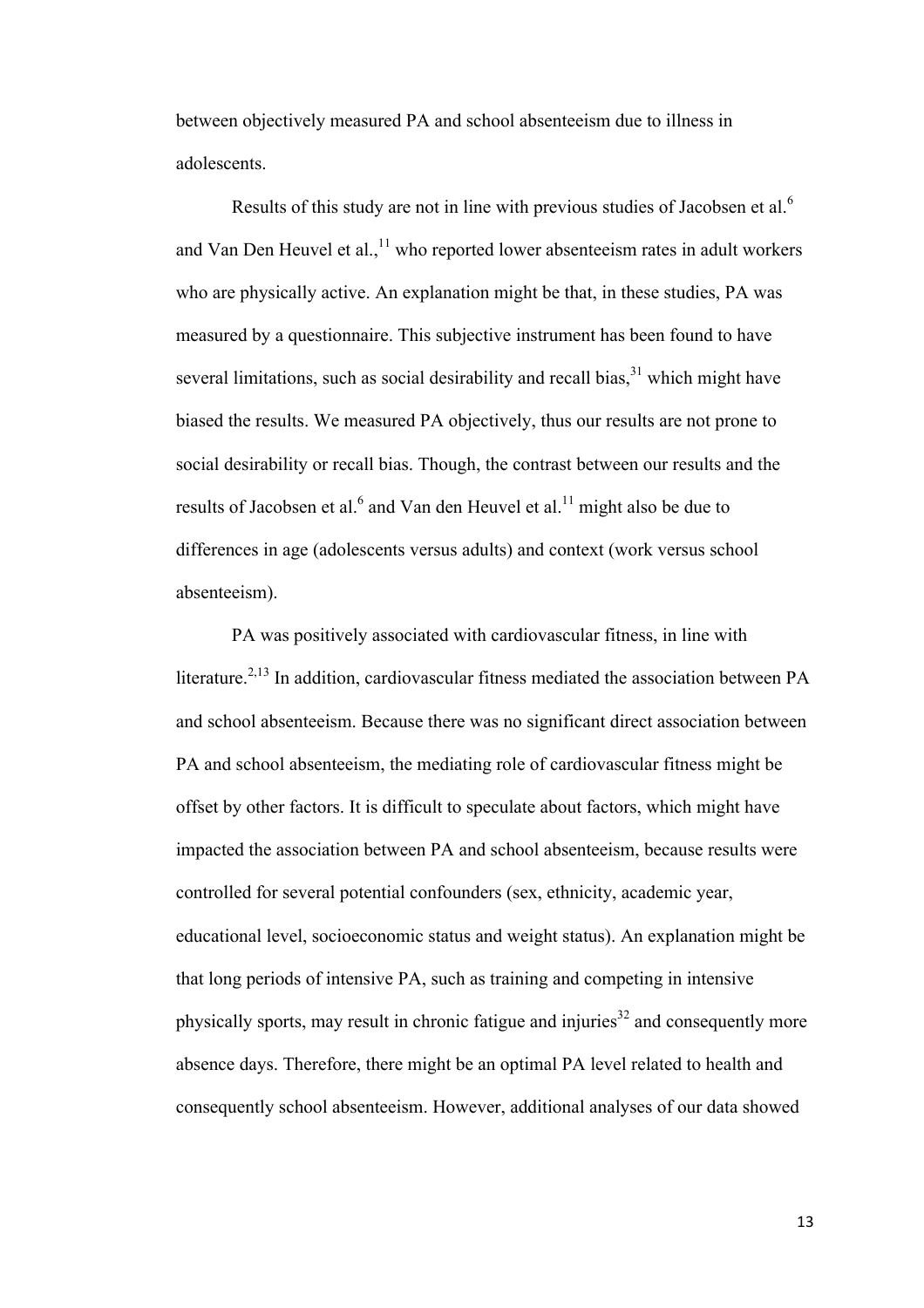no significant inverted U-shaped association between PA and school absenteeism due to illness, therefore this suggestion has to be taken with caution.

Finally, habitual PA was not significantly associated with higher levels of self-esteem and lower levels of depressive symptoms. A previous publication using data of The GOALS Study showed that PA was, in unadjusted models, positively associated with self-esteem and inversely associated with depressive symptoms.<sup>20</sup> Therefore, it is concluded that the association between PA and mental health tend to be positive, but the effect is small, which is in line with many studies in this field.<sup>1</sup> Due to the several factors (genetic factors, personality, socioeconomic status, and other lifestyle habits), which interact and jointly affect mental health,<sup>33</sup> the association between PA and mental health in adolescents seems to be complex and weak at most.

The major strength of our study is that PA was measured objectively by an ActivPAL3™ accelerometer, which has been found to be a reliable and user-friendly instrument to investigate PA in adolescent girls<sup>34</sup> and young adults.<sup>35</sup> In addition, we used stringent inclusion criteria (ie,  $\geq$  4 complete days of accelerometer wear time including both weekend days), which increases the accuracy and predictability of our independent variable. Finally, results were controlled for several potential confounders.

Our study has some limitations. First, the cross-sectional design makes it impossible to draw causal relations. Second, results cannot be generalized to the whole Dutch population because only one secondary school was used, despite of the study sample was equally distributed by sex and the mean BMI was similar to the overall Dutch adolescent population.<sup>36</sup> Third, cardiovascular fitness levels of the adolescents in our study sample (maximal oxygen consumption of 52 ml/kg/min on

14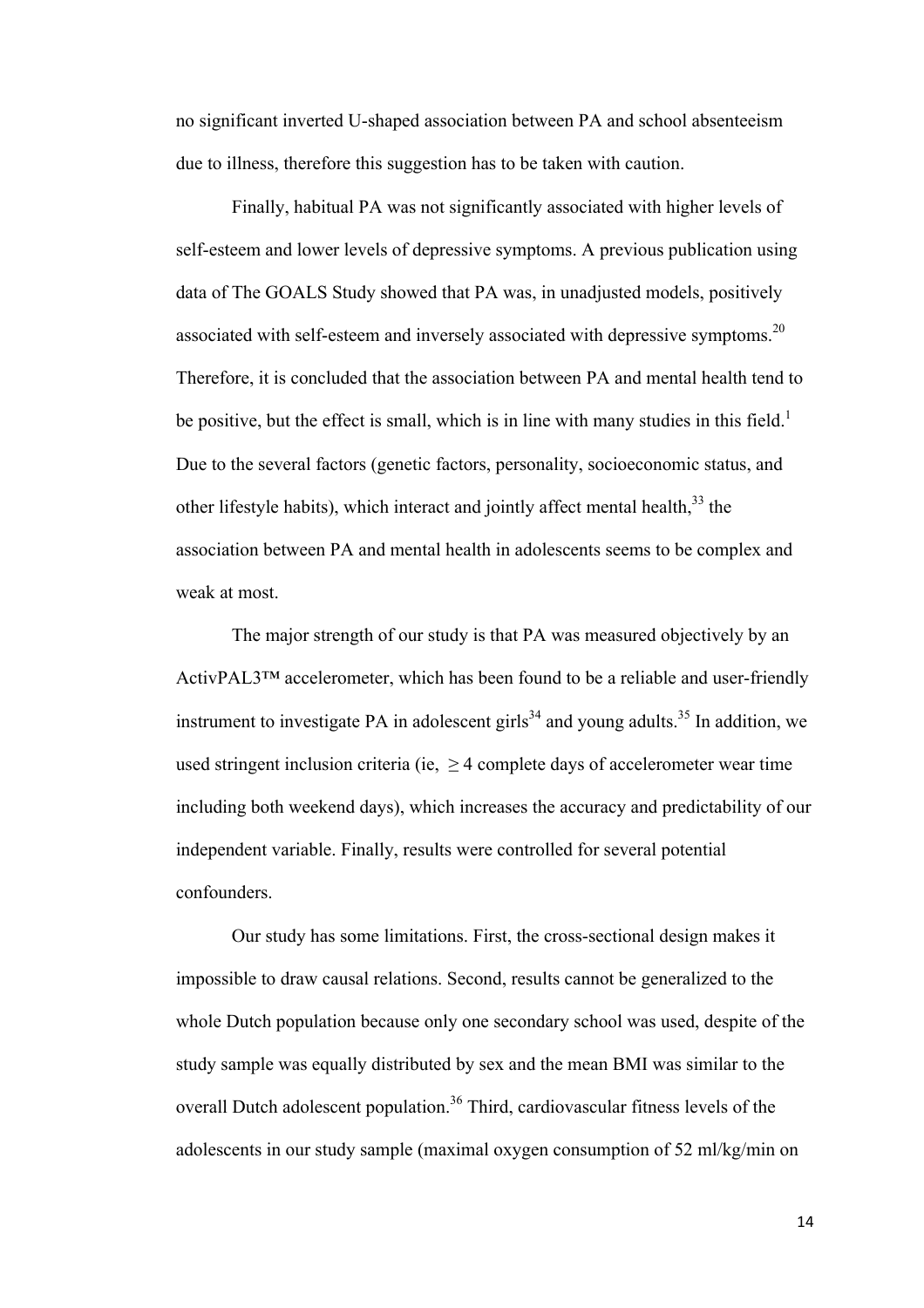average) were high compared to the fitness levels in several studies in 12 to 18 years old European adolescents (41 ml/kg/min), see review of Ortega et al.<sup>37</sup> However, the participants in our study sample were stimulated to reach maximal capacity on the shuttle-run test by giving them a mark for their performance, which counted in their final grade for physical education at school. This has not been the case in the studies in European adolescents published by Ortega et al.<sup>37</sup> As a consequence, adolescents in our study sample were possibly better motivated to perform well on the shuttle-run test, resulting in higher and more reliable cardiovascular fitness levels in our study sample compared to the study samples reported by Ortega et al.<sup>37</sup> Fourth, school absenteeism due to illness data were provided by the school. Days were counted only when absence days were registered due to illness. However, it is still possible that adolescents faked their illness on some absence dates, for example because of a lack of motivation to go to school.

In conclusion, results of this study show no direct association between habitual PA levels and school absenteeism due to illness in adolescents, however, habitual PA is indirectly associated with school absenteeism by cardiovascular fitness. More research into the relations between PA and school absenteeism is necessary to confirm or reject the results of this first study in this field. We suggest future studies to control the data for potential covariates, such as sex, academic year, and weight status, and take cardiovascular fitness into account as mediator.

### **IMPLICATIONS FOR SCHOOL HEALTH**

This study highlights, that although no direct association between PA and absenteeism due to illness was found, the importance of cardiovascular fitness for reducing school absenteeism stimulated by additional PA should not be forgotten.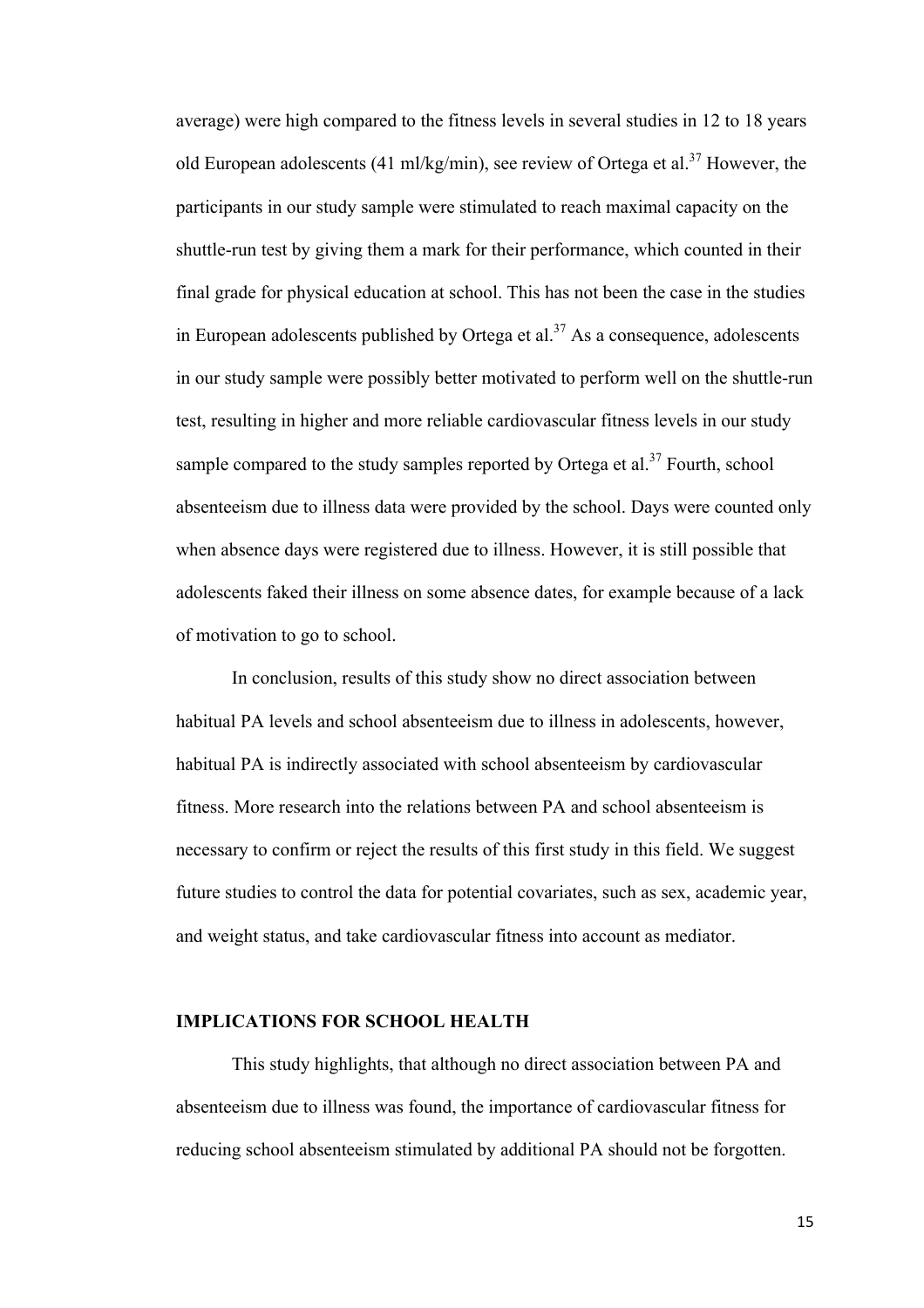The implications should however be interpreted with care as the current study only concerns observational data which does not allow causal interpretation. Randomized controlled trials are necessary to show causal proof and should be the goal of future studies. Keeping this in mind, we recommend that school boards and teachers keep stimulating their students to be physically active. This might not only be beneficial for health in general, but by increasing cardiovascular fitness may also lead to reduced school absenteeism and maybe (but this is only hypothetical) in the end to higher school performance. School boards and teachers can do so by:

- Stimulate active commuting to school
- Have exercise breaks during lessons
- Stimulate standing classes
- Have PA lessons on a high intensity level
- Stimulate sport participation outside school
- Have a school environment which challenges students to be physically active (for example during lunch break, but also during classes)

## **Human Subjects Approval Statement**

The local ethical committee of the Open University of the Netherlands approved the study (reference number: U2013/07405/HVM). The school board officially agreed to provide the students and their parents with all the necessary information. This was achieved by distributing information letters and invitations for an information evening. An objection form could be signed in case parents or students themselves were not willing to participate.

### **ACKNOWLEDGEMENTS**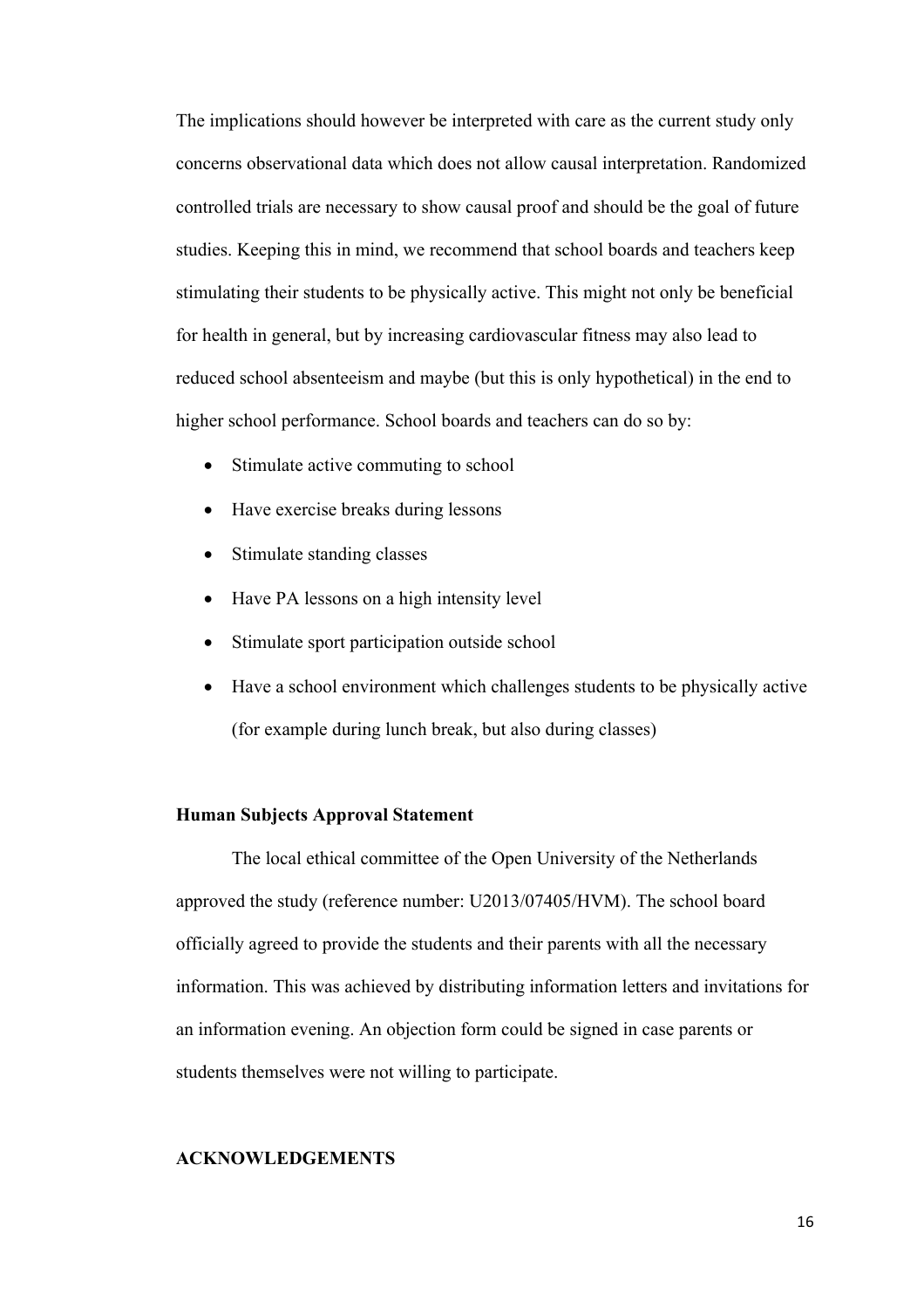This research was financially supported by the NIHC (Nationaal Initiatief Hersenen & Cognitie [National Initiative Brain & Cognition]) funded by FES (Fonds Economische Structuurversterking [Fund Economic Structure Reinforcement]).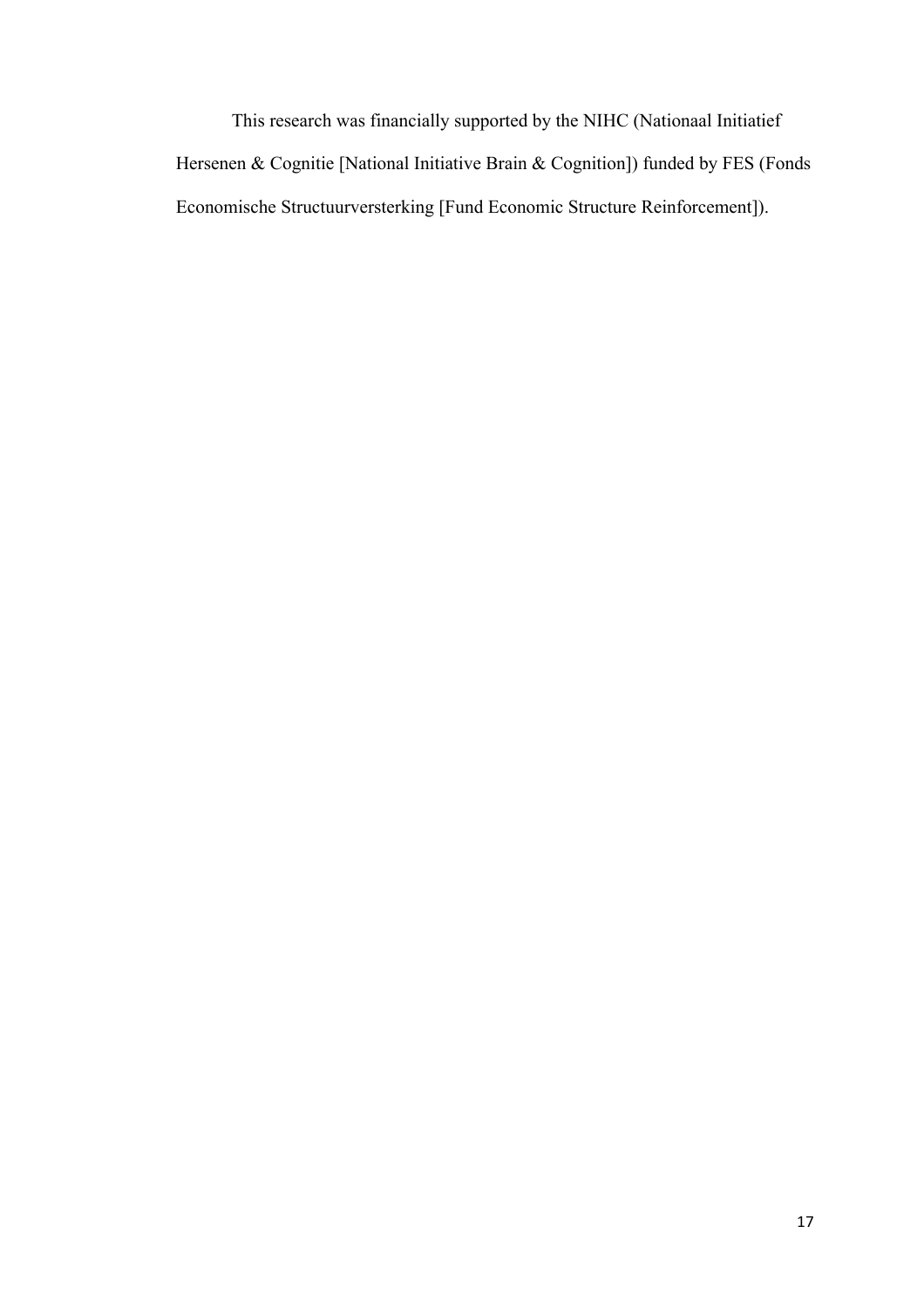### **REFERENCES**

1. Biddle SJ, Asare M. Physical activity and mental health in children and adolescents: a review of reviews. *Br J Sports Med.* 2011;45:886-895.

2. Hallal PC, Victora CG, Azevedo MR, Wells JC. Adolescent physical activity and health: a systematic review. *Sports Med.* 2006;36:1019-1030.

3. Weitzman M. School absence rates as outcome measures in studies of children with chronic illness. *J Chronic Dis.* 1986;39(10):799-808.

4. Dunn MC, Kadane JB, Garrow JR. Comparing harm done by mobility and class absence: missing students and missing data. *J Educ Behav Stat.* 2003;28:269-288.

5. Kogan SM, Luo Z, Brody GH, Murry VM. The influence of high school dropout on substance use among African American youth. *J Ethn Subst Abuse.* 2005;4:35-51. 6. Jacobson BH, Aldana SG. Relationship between frequency of aerobic activity and illness-related absenteeism in a large employee sample. *J Occup Environ Med.*  2001;43:1019-1025.

7. Kearney CA. School absenteeism and school refusal behavior in youth: a contemporary review. *Clin Psychol Rev,* 2008;28:451-471.

8. Finn JD. Withdrawing from school. *Rev Educ Res.* 1989;59:117-142.

9. Berg I. Absence from school and mental health. *Br J Psychiatry.* 1992;161:154- 166.

10. Jones R, Hoare P, Elton R, Dunhill Z, Sharpe M. Frequent medical absences in secondary school students: survey and case-control study. *Arch Dis Child*. 2009;94;763-767.

11. Van den Heuvel SG, Boshuizen, HC, Hildebrandt VH, Blatter BM, Ariens GA, Bongers PM. Effect of sporting activity on absenteeism in a working population. *Br J Sports Med.* 2005;39:e15.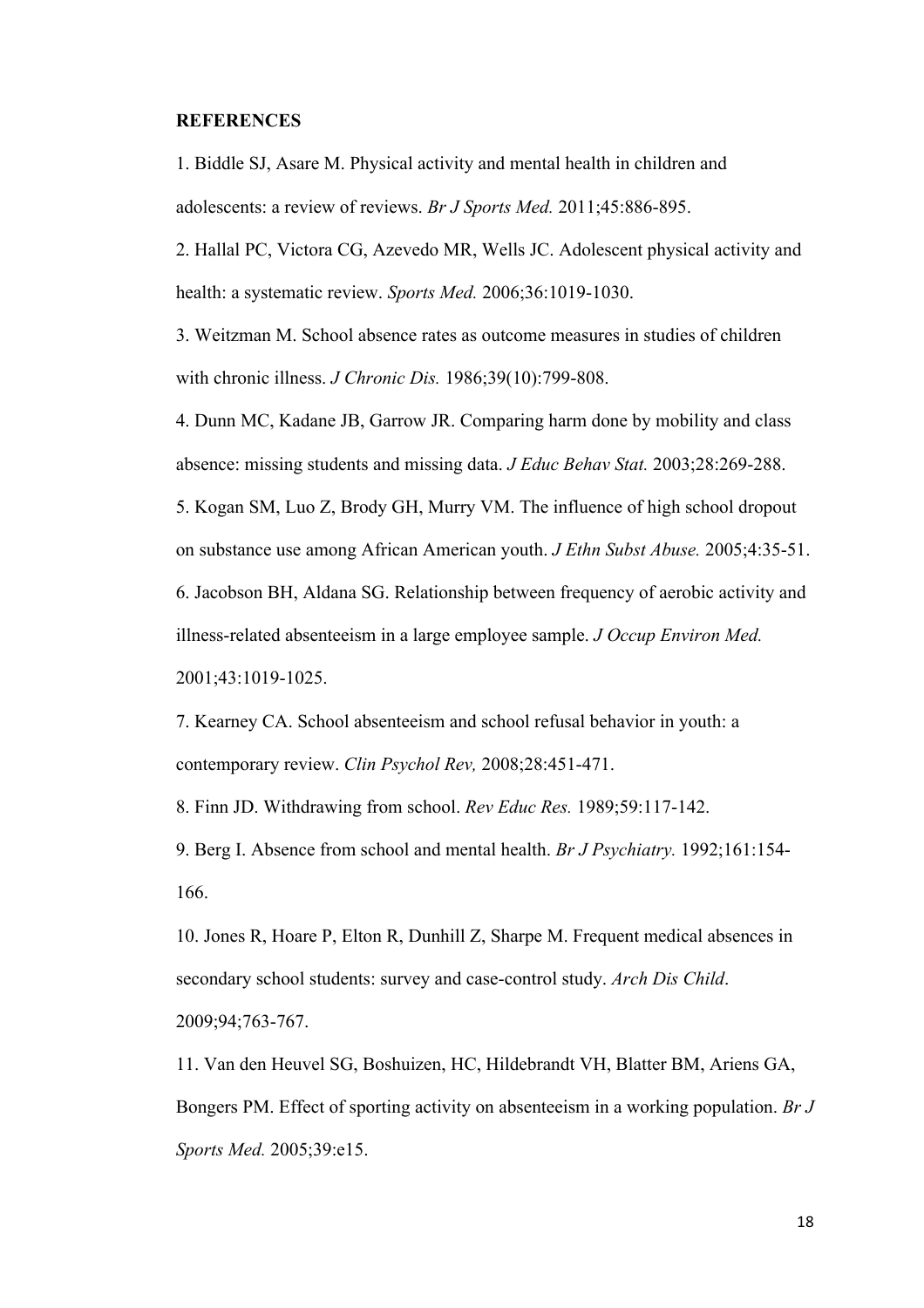12. Tucker LA, Aldana SG, Friedman GM. Cardiovascular fitness and absenteeism in 8,301 employed adults. *Am J Health Promot*. 1990;5:140-145.

13. Ortega FB, Ruiz JR, Castillo MJ, Sjostrom M. Physical fitness in childhood and adolescence: a powerful marker of health. *Int J Obes.* 2008;32:1-11.

14. Reid, K. The causes, views and traits of school absenteeism and truancy. *Research in Education.* 2005;79:59-82.

15. Sallis JF, Prochaska JJ, Taylor WC. A review of correlates of physical activity of children and adolescents. *Med Sci Sports Exerc,* 2000;32:963-975.

16. Shore SM, Sachs ML, Lidicker JR, Brett SN, Wright AR, Libonati JR. Decreased scholastic achievement in overweight middle school students. *Obesity*.

2008;16:1535-1538.

17. Taras H, Potts-Datema W. Obesity and student performance at school. *J Sch Health*. 2005;75:291-295.

18. Tremblay MS, Inman JW, Willms JD. The relationship between physical activity, self-esteem, and academic achievement in 12-year-old children. *Pediatr Exerc Sci.*  2000;12:312-323.

19. De Groot RHM, Van Dijk ML, Kirschner PA. Cohort profile of the GOALS study: a large-scale research of physical activity in Dutch students. *Br J Educ Technol.* 2015;46(5):947-952.

20. Van Dijk ML, De Groot RHM, Savelberg HC., Van Acker F, Kirschner PA. The association between objectively measured physical activity and academic achievement in Dutch adolescents: findings from the GOALS Study. *J Sport Exerc Psychol.* 2014;36:460 - 473.

21. Trost SG, McIver KL, Pate RR. Conducting accelerometer-based activity assessments in field-based research. *Med Sci Sports Exerc.* 2005;37(11):S531-543.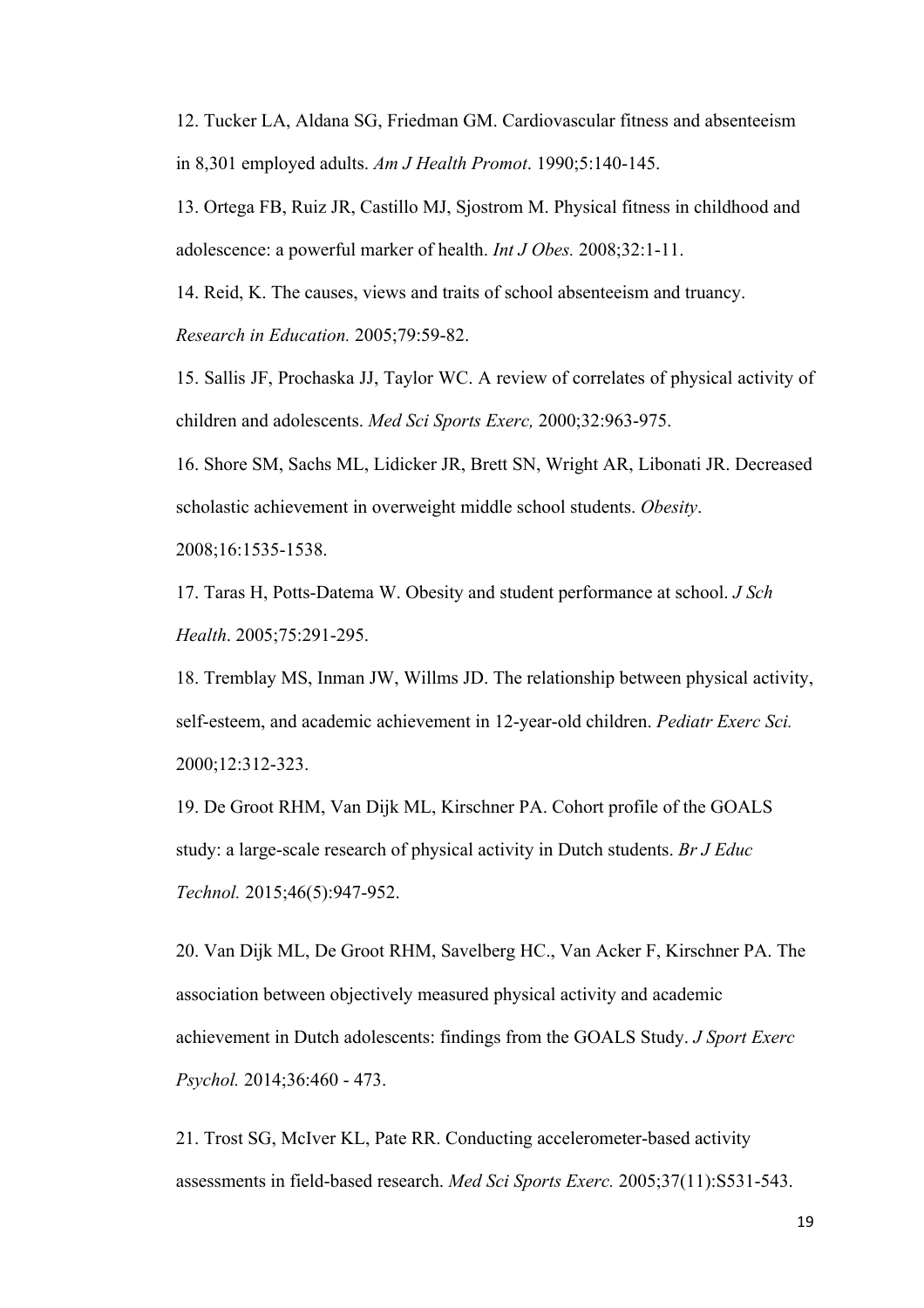22. Radloff LS. The CES-D Scale: A self-report depression scale for research in the general population. *Appl Psychol Meas.* 1997;1:385-401.

23. Rosenberg M. *Conceiving the self*. 1979 New York: Basic Books.

24. Leger LA, Mercier D, Gadoury C, Lambert J. The multistage 20 metre shuttle run test for aerobic fitness. *J Sports Sci.* 1988;6:93-101.

25. Dencker M, Andersen LB. Accelerometer-measured daily physical activity

related to aerobic fitness in children and adolescents. *J Sports Sci.* 2011;29:887-895.

26. Matsuzaka A, Takahashi Y, Yamasoe M, Kumakura M, Ikeda A, Wilk B.

Validity of the multistage 20-m shuttle-run test for Japanese children, adolescents,

and adults. *Pediatr Exerc Sci.* 2004;16:113-125.

27. Dutch Ministry of Public Health, Welfare and Sport. Nationale Atlas

Volksgezondheid. Sociaaleconomische status Nederlandse beroepsbevolking. 2011

Available from: http://www.zorgatlas.nl/beinvloedende-factoren/sociale-

omgeving/ses. Accessed April 10, 2013.

28. Kuczmarski RJ, Ogden CL, Grummer-Strawn LM, Flegal KM, Guo SS, Wei R, .

. . Johnson CL. CDC growth charts: United States. *Adv Data*, 2000:1-27.

29. Preacher KJ, Hayes AF. Asymptotic and resampling strategies for assessing and comparing indirect effects in multiple mediator models. *Behav Res Methods.* 2008;40:879-891.

30. Preacher KJ, Hayes AF. SPSS and SAS procedures for estimating indirect effects in simple mediation models. *Behav Res Methods Instrum Comput.* 2004;36:717-731. 31. Shephard RJ. Limits to the measurement of habitual physical activity by questionnaires. *Br J Sports Med.* 2003;37:197-206.

32. Taylor BL, Attia MW. Sports-related injuries in children. *Acad Emerg Med.* 2000;7:1376-1382.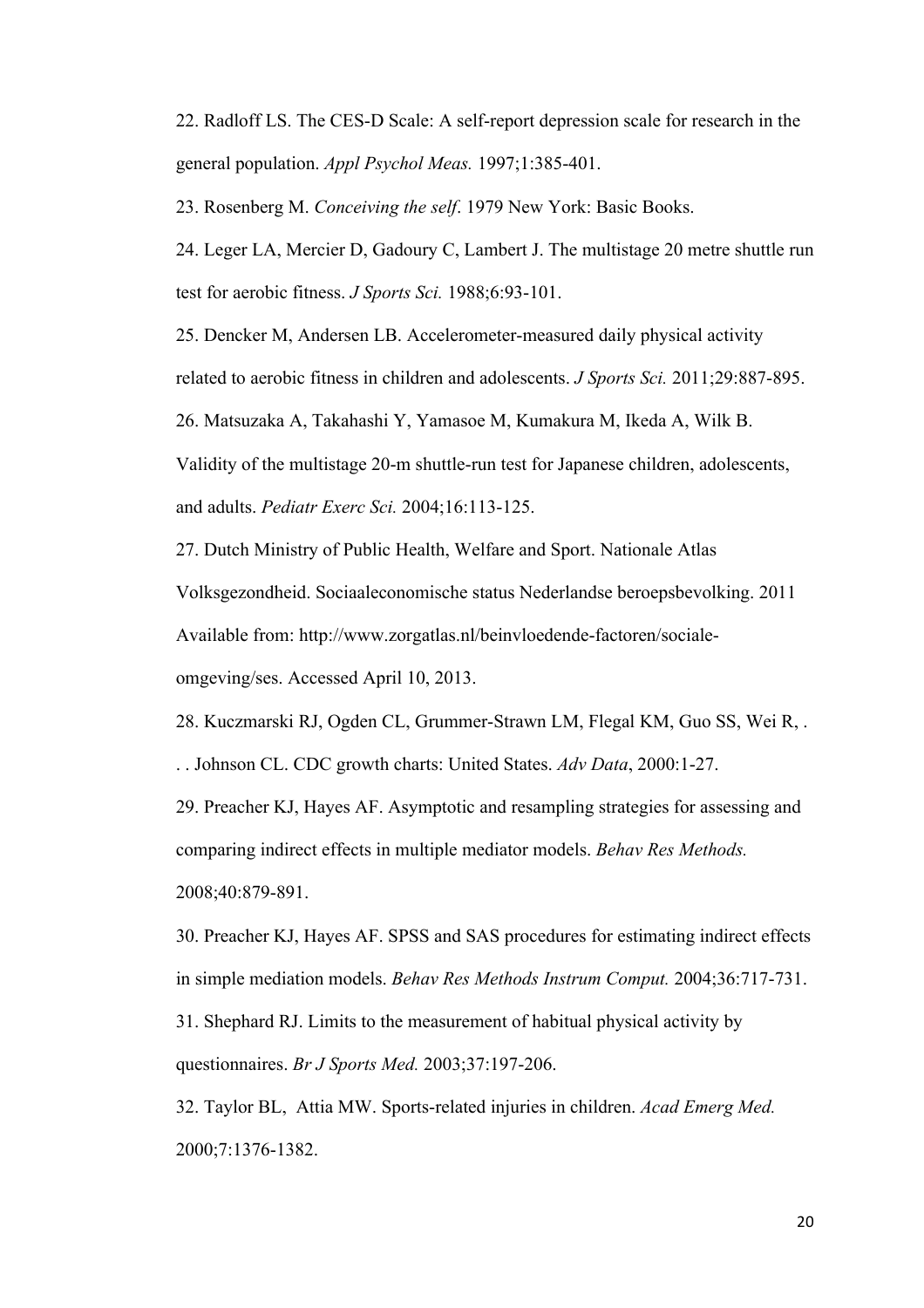33. Stavrakakis N, Roest AM, Verhulst F, Ormel J, de Jonge P, Oldehinkel AJ.

Physical activity and onset of depression in adolescents: a prospective study in the general population cohort TRAILS. *J Psychiatr Res.* 2013;47:1304-1308.

34. Dowd KP, Harrington DM, Donnelly AE. Criterion and concurrent validity of the activPAL professional physical activity monitor in adolescent females. *PloS One.*  2012;7:e47633.

35. Berendsen BA, Hendriks MR, Meijer K, Plasqui G, Schaper NC, Savelberg HH. Which activity monitor to use? Validity, reproducibility and user friendliness of three activity monitors. *BMC Public Health*. 2014;14:749.

36. Snoek HM, van Strien T, Janssens JM, Engels RC. Emotional, external, restrained eating and overweight in Dutch adolescents. *Scand J Psychol.* 2007;48:23- 32.

37. Ortega FB, Artero EG, Ruiz JR, Espana-Romero V, Jimenez-Pavon D, Vicente-Rodriguez G,..Castillo MJ. Physical fitness levels among European adolescents: the HELENA study. *Br J Sports Med*. 2011;45:20-29.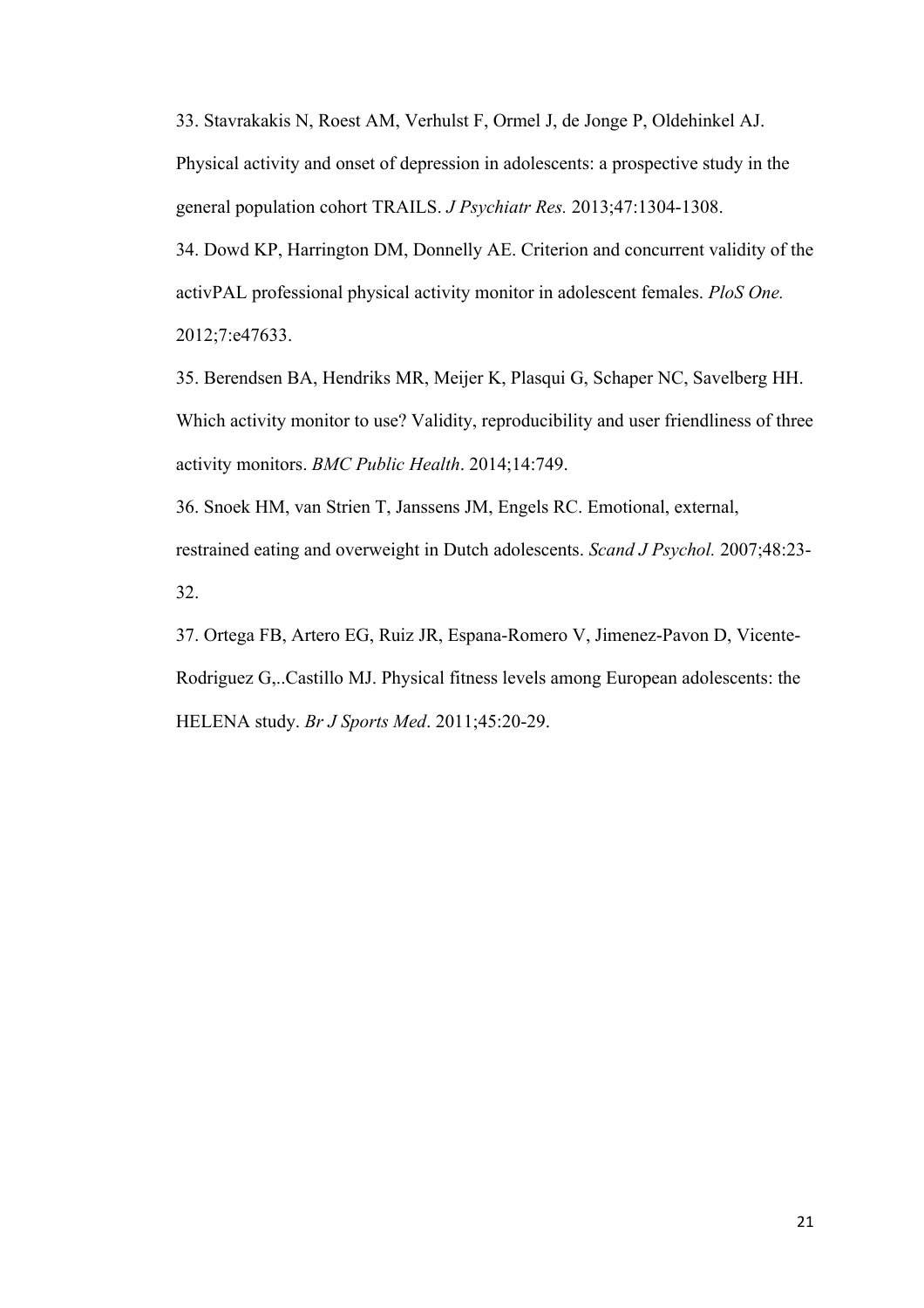| Table 1. Descriptive statistics of the study sample. |
|------------------------------------------------------|
|------------------------------------------------------|

|                                     | All<br>$(N=328)$  | <b>Boys</b><br>$(N=162)$ | <b>Girls</b><br>$(N = 166)$ |
|-------------------------------------|-------------------|--------------------------|-----------------------------|
|                                     |                   |                          |                             |
| Age                                 | $13.80 \pm 1.22$  | $13.83 \pm 1.26$         | $13.77 \pm 1.18$            |
| (years)                             |                   |                          |                             |
| <b>Ethnicity</b>                    |                   |                          |                             |
| Native-Dutch                        | 291 (89.5%)       | 149 (92.5%)              | $142(86.6\%)$               |
| Non-native                          | 34                | 12                       | 22                          |
| Academic year                       |                   |                          |                             |
| Grade 7                             | 178 (54.3%)       | 86 (53.1%)               | 92 (55.4%)                  |
| Grade 9                             | 150               | 76                       | 74                          |
| <b>Educational level</b>            |                   |                          |                             |
| Senior general secondary education  | 118 (36.0%)       | 58 (35.8%)               | 60 (36.1%)                  |
| University preparatory education    | 210               | 104                      | 106                         |
| Socioeconomic status                |                   |                          |                             |
| Low-medium                          | 75 (23.7%)        | 35 (22.2%)               | 40 (24.5%)                  |
| High                                | 246               | 123                      | 123                         |
| <b>Body mass index</b>              | $19.05 \pm 2.81$  | $19.07 \pm 2.88$         | $19.02 \pm 2.76$            |
| (kg/m <sup>2</sup> )                |                   |                          |                             |
| Weight status                       |                   |                          |                             |
| Normal weight                       | 289 (88.7%)       | 138 (86.2%)              | $151(91.0\%)$               |
| Overweight                          | 37                | 22                       | 15                          |
| <b>Depressive symptoms</b>          | $11.63 \pm 8.71$  | $9.63 \pm 7.37*$         | $13.52 \pm 9.45$            |
| (score CES-D)                       |                   |                          |                             |
| Self-esteem                         | $21.74 \pm 5.16$  | $23.13 \pm 4.64*$        | $20.43 \pm 5.29$            |
| (score Rosenberg Self-Esteem Scale) |                   |                          |                             |
| <b>Cardiovascular fitness</b>       | $51.74 \pm 5.51$  | $54.26 \pm 5.11*$        | $49.30 \pm 4.75$            |
| (VO <sub>2</sub> max)               |                   |                          |                             |
| <b>Physical activity</b>            | $69103 \pm 19135$ | $72285 \pm 19896*$       | $65998 \pm 17882$           |
| (accelerometer steps/week)          |                   |                          |                             |
| School absenteeism due to illness   | $3.47 \pm 3.89$   | $3.59 \pm 3.30$          | $3.35 \pm 4.40$             |
| (days per academic year)            |                   |                          |                             |

CES-D = Center for Epidemiologic Studies Depression Scale. \*Statistically significantly different (p < .05*)*  from girls.